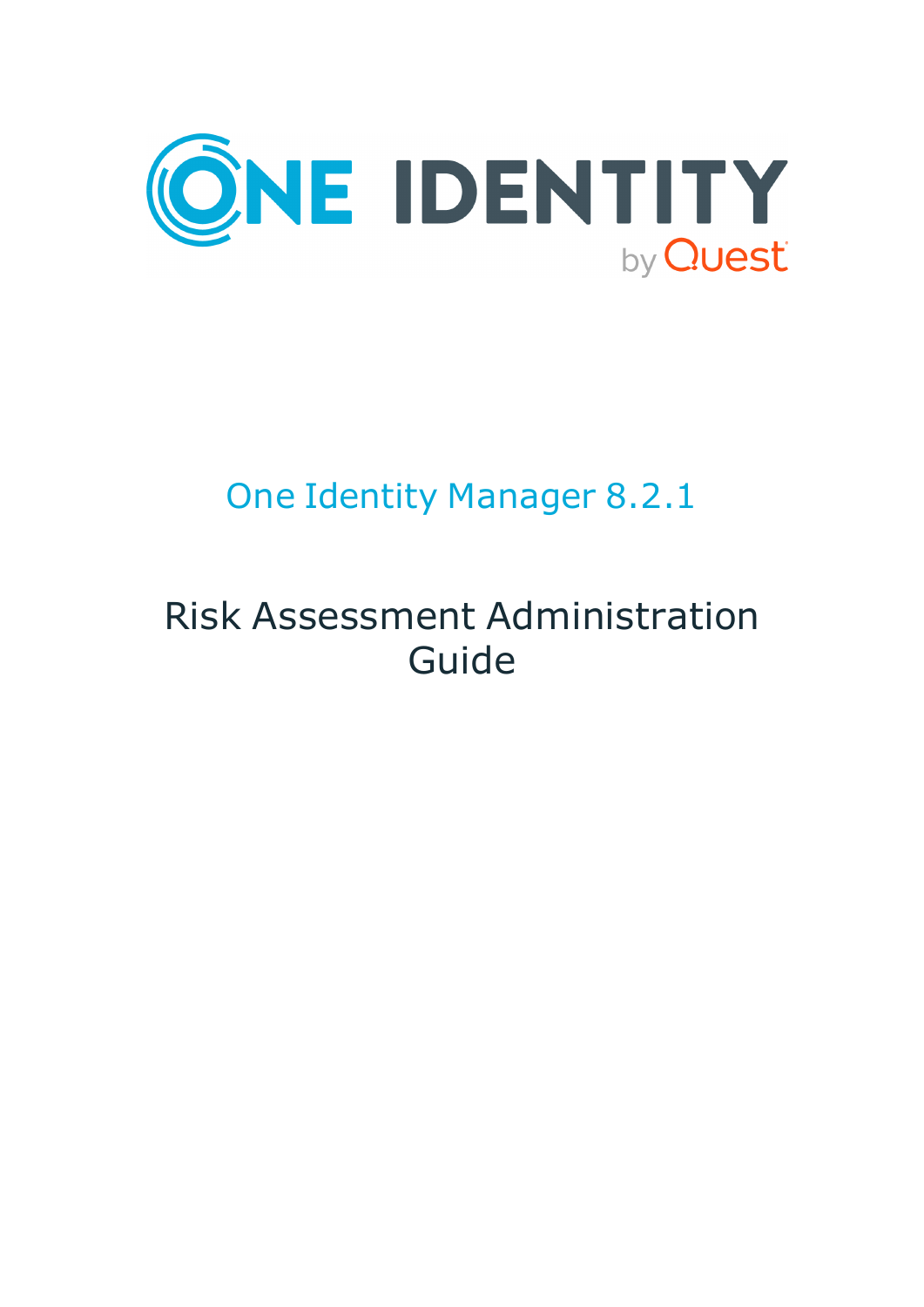#### **Copyright 2022 One Identity LLC.**

#### **ALL RIGHTS RESERVED.**

This guide contains proprietary information protected by copyright. The software described in this guide is furnished under a software license or nondisclosure agreement. This software may be used or copied only in accordance with the terms of the applicable agreement. No part of this guide may be reproduced or transmitted in any form or by any means, electronic or mechanical, including photocopying and recording for any purpose other than the purchaser's personal use without the written permission of One Identity LLC .

The information in this document is provided in connection with One Identity products. No license, express or implied, by estoppel or otherwise, to any intellectual property right is granted by this document or in connection with the sale of One Identity LLC products. EXCEPT AS SET FORTH IN THE TERMS AND CONDITIONS AS SPECIFIED IN THE LICENSE AGREEMENT FOR THIS PRODUCT, ONE IDENTITY ASSUMES NO LIABILITY WHATSOEVER AND DISCLAIMS ANY EXPRESS, IMPLIED OR STATUTORY WARRANTY RELATING TO ITS PRODUCTS INCLUDING, BUT NOT LIMITED TO, THE IMPLIED WARRANTY OF MERCHANTABILITY, FITNESS FOR A PARTICULAR PURPOSE, OR NON-INFRINGEMENT. IN NO EVENT SHALL ONE IDENTITY BE LIABLE FOR ANY DIRECT, INDIRECT, CONSEQUENTIAL, PUNITIVE, SPECIAL OR INCIDENTAL DAMAGES (INCLUDING, WITHOUT LIMITATION, DAMAGES FOR LOSS OF PROFITS, BUSINESS INTERRUPTION OR LOSS OF INFORMATION) ARISING OUT OF THE USE OR INABILITY TO USE THIS DOCUMENT, EVEN IF ONE IDENTITY HAS BEEN ADVISED OF THE POSSIBILITY OF SUCH DAMAGES. One Identity makes no representations or warranties with respect to the accuracy or completeness of the contents of this document and reserves the right to make changes to specifications and product descriptions at any time without notice. One Identity does not make any commitment to update the information contained in this document.

If you have any questions regarding your potential use of this material, contact:

One Identity LLC. Attn: LEGAL Dept 4 Polaris Way Aliso Viejo, CA 92656

Refer to our Web site ([http://www.OneIdentity.com](http://www.oneidentity.com/)) for regional and international office information.

#### **Patents**

One Identity is proud of our advanced technology. Patents and pending patents may apply to this product. For the most current information about applicable patents for this product, please visit our website at [http://www.OneIdentity.com/legal/patents.aspx](http://www.oneidentity.com/legal/patents.aspx).

#### **Trademarks**

One Identity and the One Identity logo are trademarks and registered trademarks of One Identity LLC. in the U.S.A. and other countries. For a complete list of One Identity trademarks, please visit our website at [www.OneIdentity.com/legal](http://www.oneidentity.com/legal). All other trademarks are the property of their respective owners.

#### **Legend**

**WARNING: A WARNING icon highlights a potential risk of bodily injury or property damage, for which industry-standard safety precautions are advised. This icon is often associated with electrical hazards related to hardware.**

**CAUTION: A CAUTION icon indicates potential damage to hardware or loss of data if** A **instructions are not followed.**

One Identity Manager Risk Assessment Administration Guide Updated - 27 April 2022, 01:19 Version - 8.2.1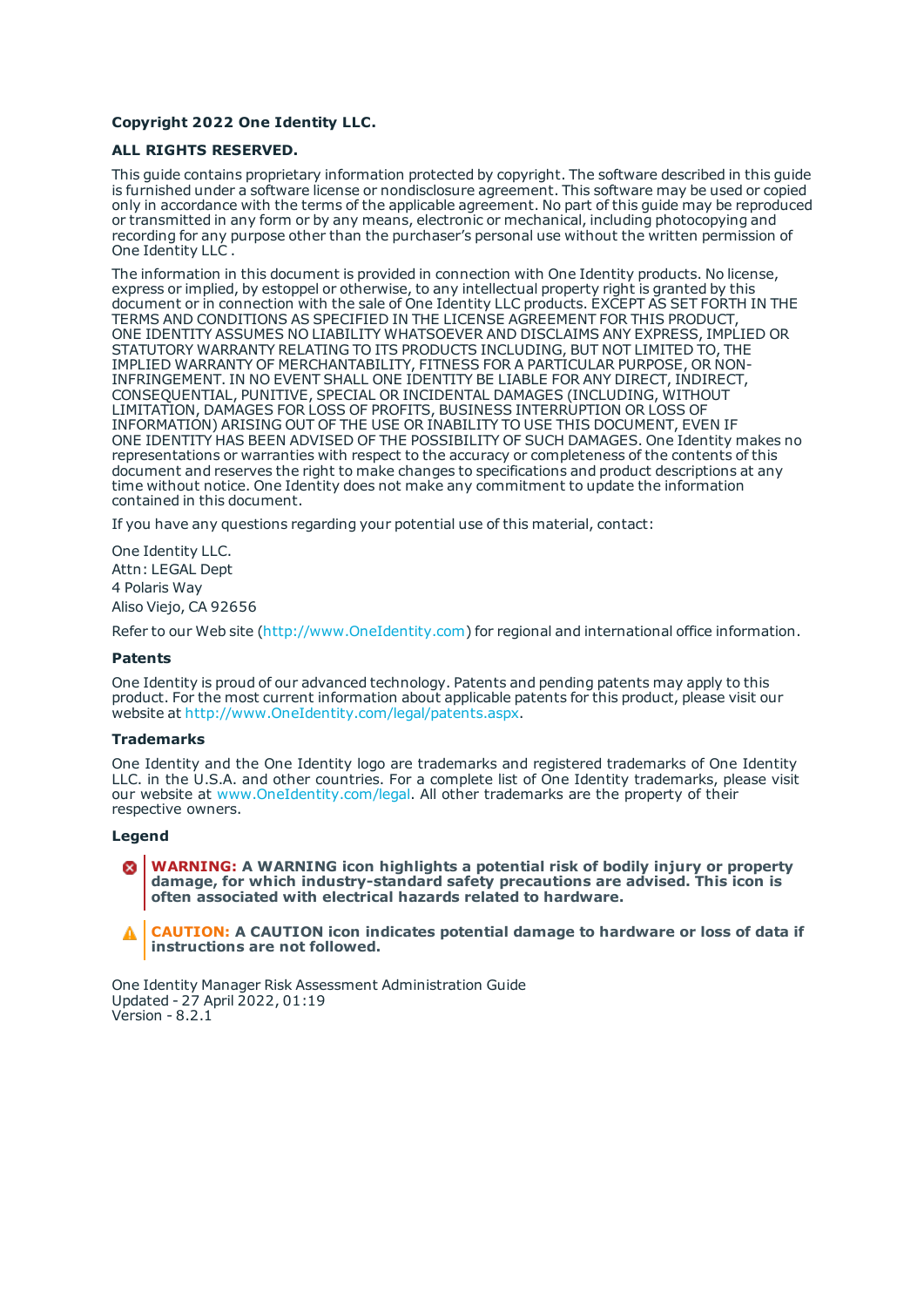## **Contents**

| Risk index for hierarchical roles and IT Shop structures 13 |  |
|-------------------------------------------------------------|--|
|                                                             |  |
|                                                             |  |
|                                                             |  |
|                                                             |  |
|                                                             |  |
|                                                             |  |
|                                                             |  |
|                                                             |  |
|                                                             |  |
|                                                             |  |
|                                                             |  |
|                                                             |  |
|                                                             |  |
|                                                             |  |
|                                                             |  |
|                                                             |  |
|                                                             |  |
|                                                             |  |
|                                                             |  |
|                                                             |  |
|                                                             |  |
|                                                             |  |
|                                                             |  |

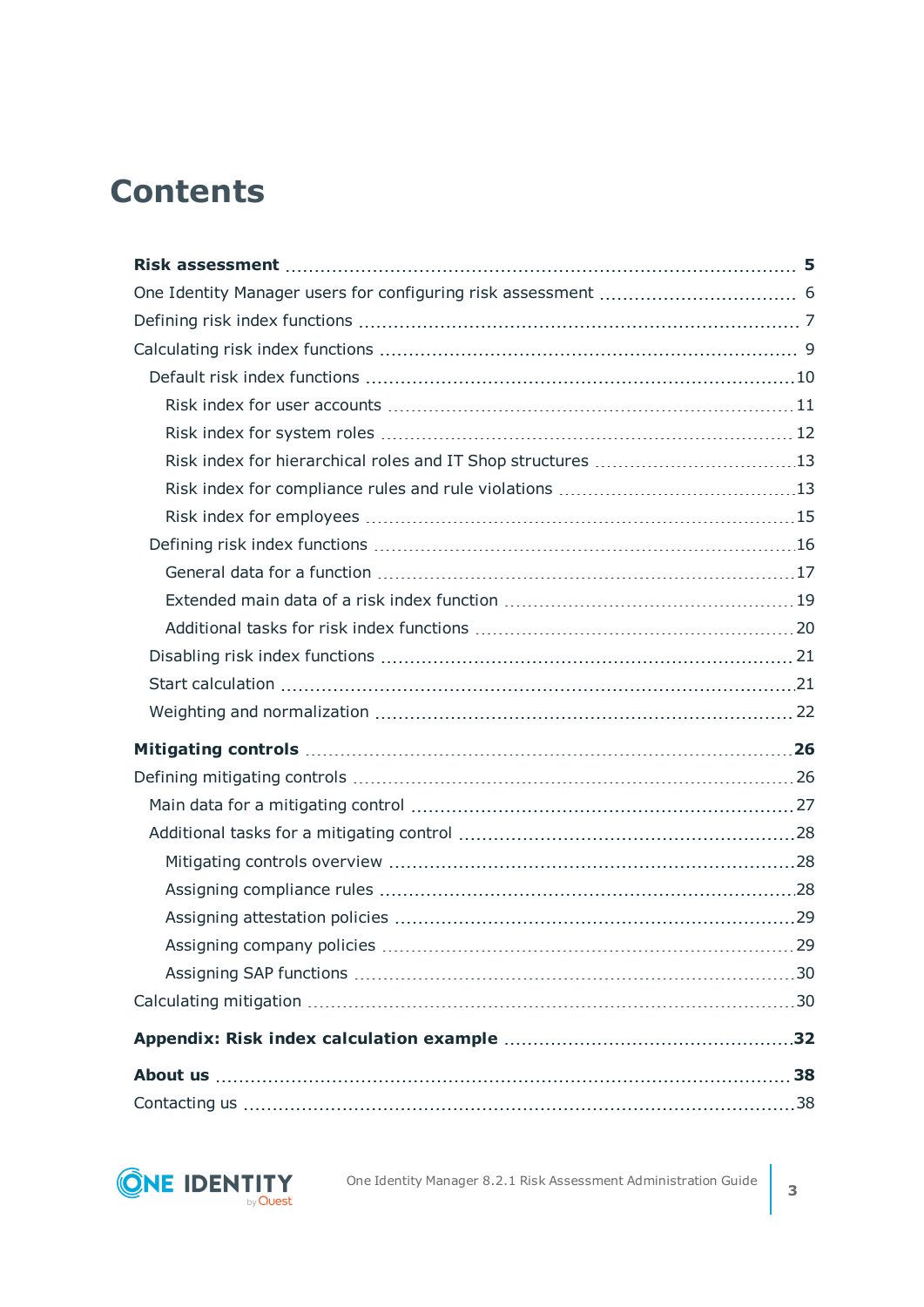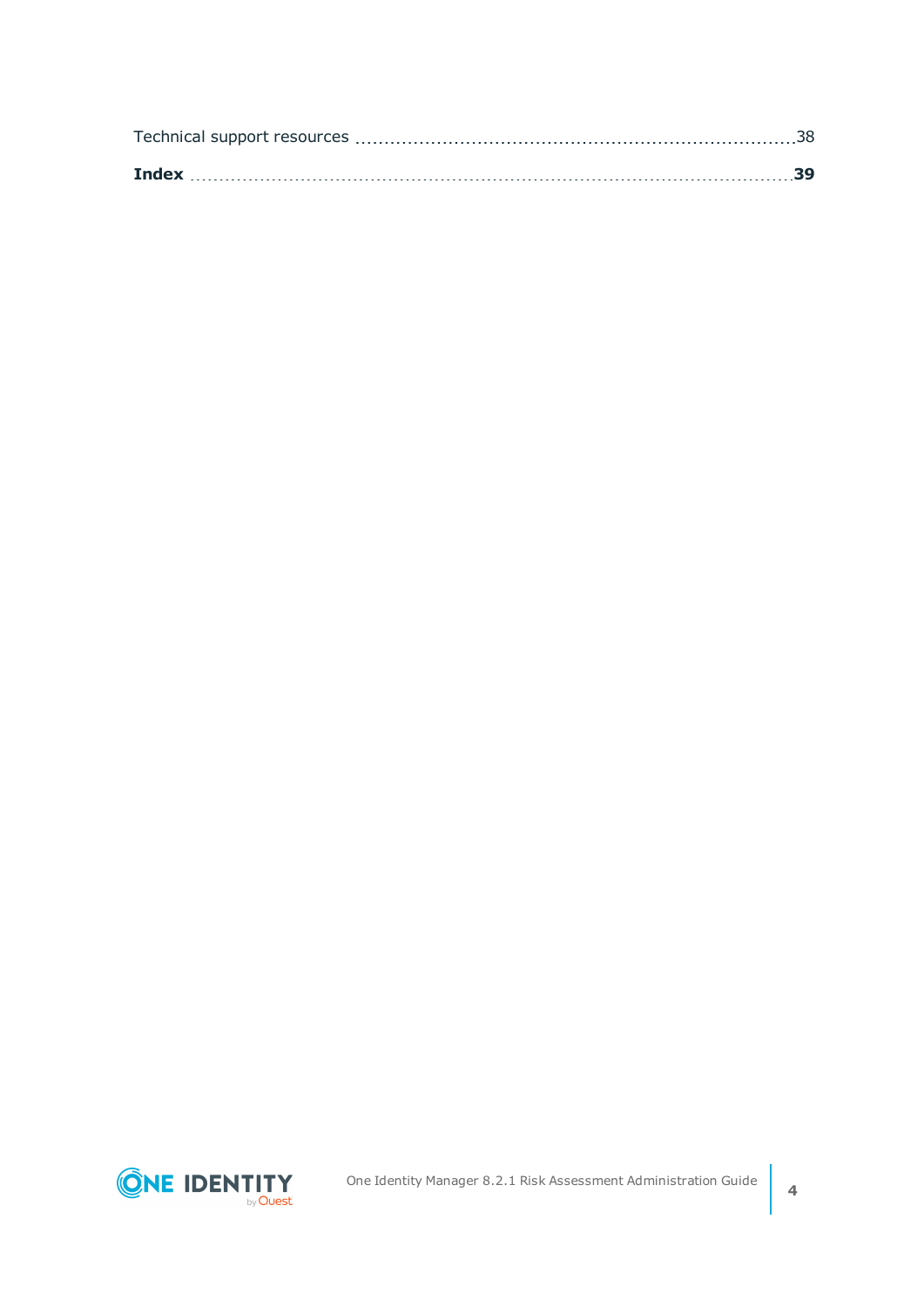## **Risk assessment**

<span id="page-4-0"></span>Everyone with IT system authorization in a company represents a security risk for that company. For example, a person with permission to edit financial data in SAP carries a higher risk than an employee with permission to edit their own personal data. To quantify the risk, you can enter a risk value for every company resource in One Identity Manager. A risk index is calculated from this value for every person who is assigned this company resource, directly, or indirectly. Company resources include target system entitlements (for example, Active Directory groups or SAP profiles), system roles, subscribable reports, software, and resources. In this way, all the people that represent a particular risk to the company can be found.

Rules in the context of Identity Audit can also be given a risk index. Each rule violation can increase the security risk. Therefore, these risk indexes are also included in the employee's risk calculation. You can define appropriate countermeasures through mitigating controls, and store them with the compliance rules.

Other factors can influence the calculation of employee risk indexes. These include: the type of resource assignment (approved request in the IT Shop or direct assignment), attestations, exception approvals for rule violations, employee responsibilities, and defined weightings. Furthermore, the risk index can be calculated for all business roles, organizations, and system roles that have company resources assigned to them. The user account risk index is calculated based on the system entitlements assigned.

One Identity Manager provides default functions for the risk index calculations described in the following. These are available if the respective module is installed. You can also can set up custom functions.

#### *To use risk assessment functionality*

<sup>l</sup> In the Designer, set the **QER | CalculateRiskIndex** configuration parameter and compile the database.

If you disable the configuration parameter at a later date, model components and scripts that are not longer required, are disabled. SQL procedures and triggers are still carried out. For more information about the behavior of preprocessor relevant configuration parameters and conditional compiling, see the *One Identity Manager Configuration Guide*.

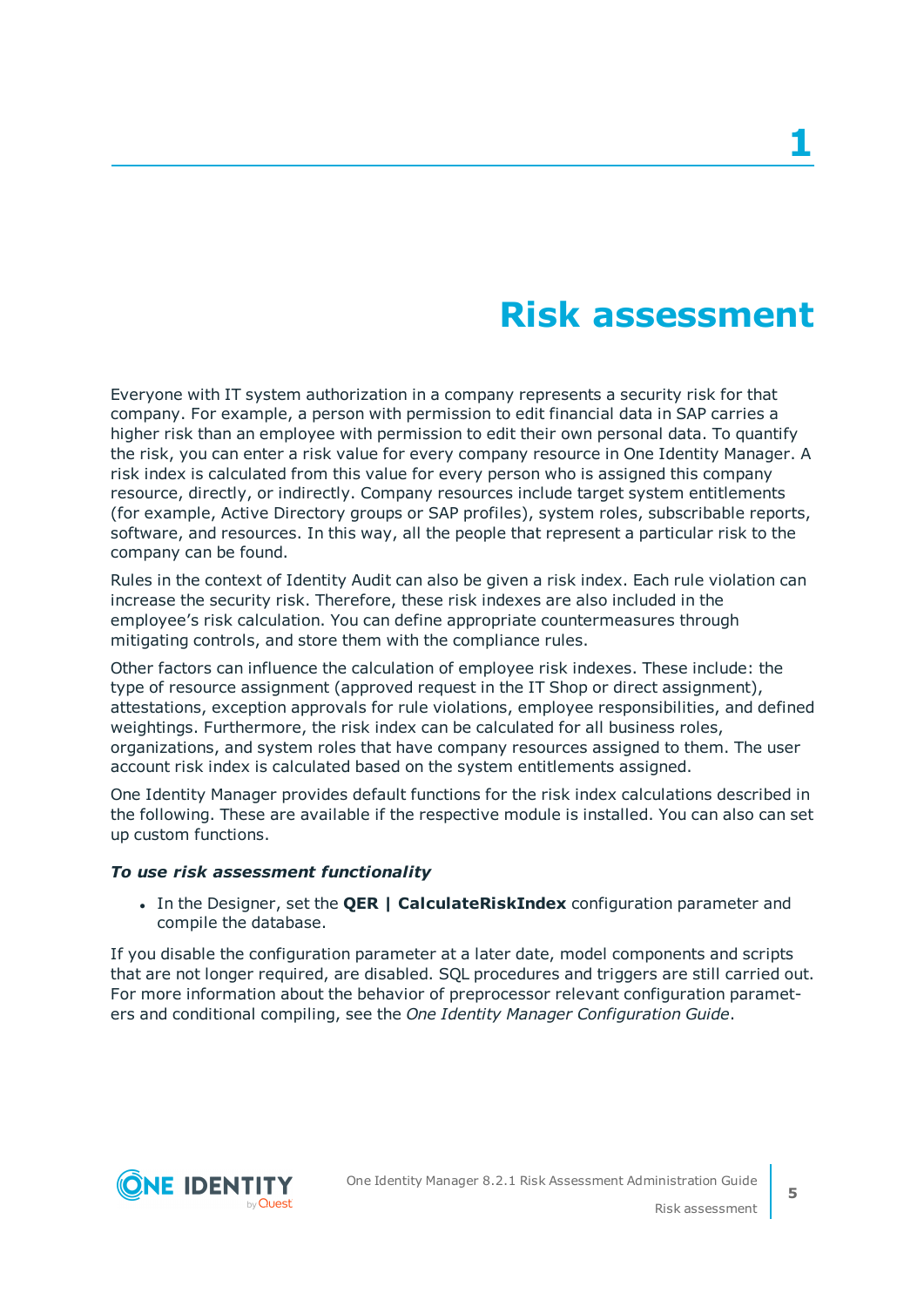## <span id="page-5-0"></span>**One Identity Manager users for configuring risk assessment**

The following users are used for specifying risk indexes and editing risk index functions.

#### **Table 1: Users**

| <b>Users</b>                                   | <b>Tasks</b>                                                                                                                         |
|------------------------------------------------|--------------------------------------------------------------------------------------------------------------------------------------|
| Employee responsible for<br>individual company | The users are defined using different application roles for<br>administrators and managers.                                          |
| resources                                      | Users with these application roles:                                                                                                  |
|                                                | • Specify company resource risk indexes for which you<br>are responsible.                                                            |
| Compliance rules<br>administrators             | Administrators must be assigned to the Identity & Access<br><b>Governance   Identity Audit   Administrators</b><br>application role. |
|                                                | Users with this application role:                                                                                                    |
|                                                | • Specify the risk indexes for compliance rules.                                                                                     |
|                                                | • Specify mitigating controls.                                                                                                       |
|                                                | • Create and edit functions.                                                                                                         |
| Administrators for<br>attestation cases        | Administrators are assigned to the Identity & Access<br><b>Governance   Attestation   Administrators application</b><br>role.        |
|                                                | Users with this application role:                                                                                                    |
|                                                | • Specify risk indexes for attestation policies.                                                                                     |
|                                                | • Specify mitigating controls.                                                                                                       |
|                                                | • Create and edit functions.                                                                                                         |
| Company policy<br>administrators               | Administrators must be assigned to the Identity & Access<br>Governance   Company policies   Administrators<br>application role.      |
|                                                | Users with this application role:                                                                                                    |
|                                                | • Specify risk indexes for company policies.                                                                                         |
|                                                | • Specify mitigating controls.                                                                                                       |
|                                                | • Create and edit functions.                                                                                                         |
| Employee administrators                        | Administrators must be assigned to the Identity<br>Management   Employees   Administrators application<br>role.                      |

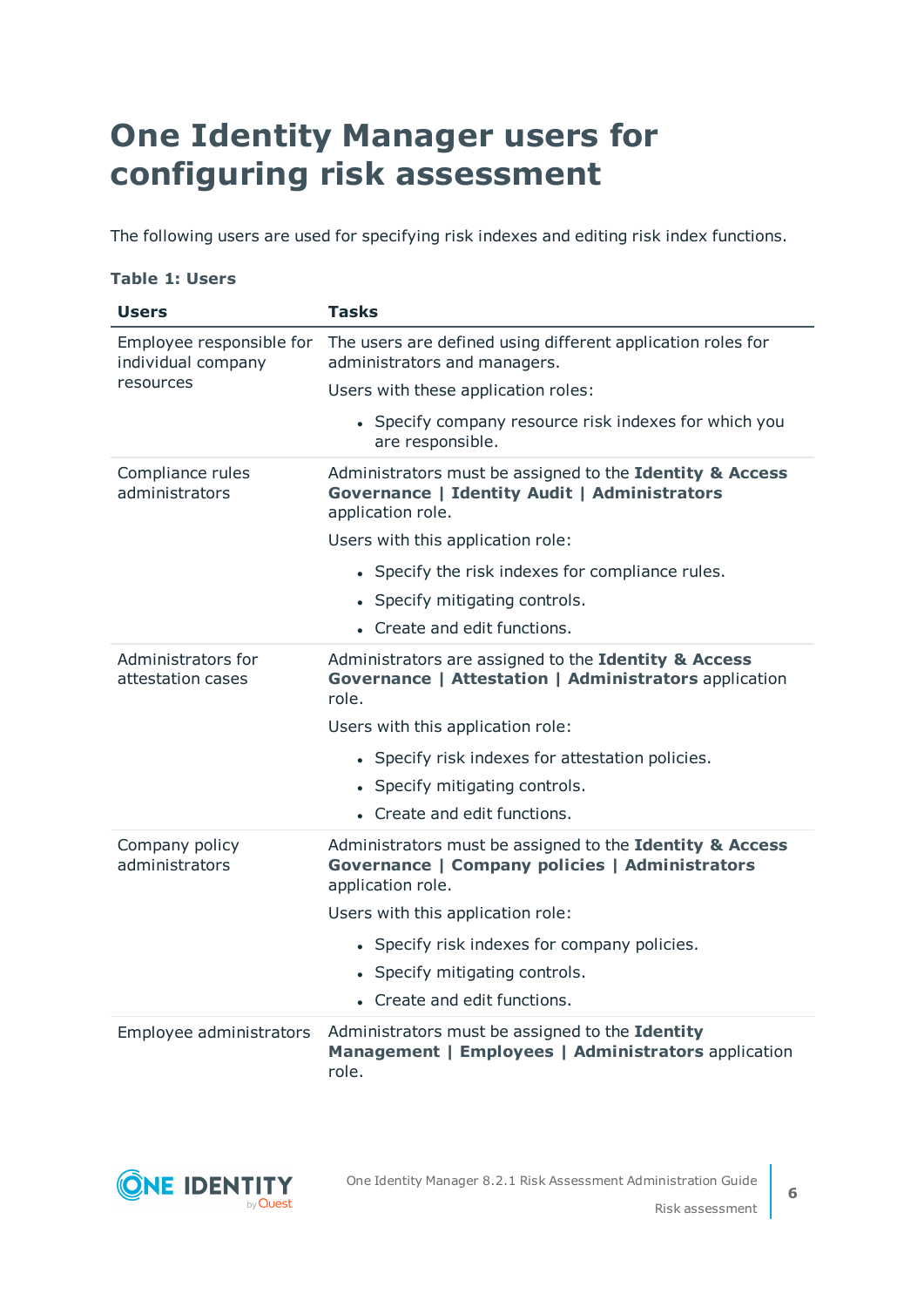| <b>Users</b>                           | Tasks                                                                                                                                        |  |  |  |
|----------------------------------------|----------------------------------------------------------------------------------------------------------------------------------------------|--|--|--|
|                                        | Users with this application role:                                                                                                            |  |  |  |
|                                        | • Create and edit functions.                                                                                                                 |  |  |  |
| One Identity Manager<br>administrators | One Identity Manager administrator and administrative<br>system users Administrative system users are not added to<br>application roles.     |  |  |  |
|                                        | One Identity Manager administrators:                                                                                                         |  |  |  |
|                                        | • Create customized permissions groups for application<br>roles for role-based login to administration tools in the<br>Designer as required. |  |  |  |
|                                        | • Create system users and permissions groups for non<br>role-based login to administration tools in the Designer<br>as required.             |  |  |  |
|                                        | • Enable or disable additional configuration parameters in<br>the Designer as required.                                                      |  |  |  |
|                                        | • Create custom processes in the Designer as required.                                                                                       |  |  |  |
|                                        | • Create and configure schedules as required.                                                                                                |  |  |  |

## <span id="page-6-0"></span>**Defining risk index functions**

A risk index can be entered in One Identity Manager for the following objects types.

NOTE: Object types are defined in the One Identity Manager modules and are not available until the modules are installed.

|  |  |  |  |  |  |  |  |  |  | Table 2: Risk index for objects in the One Identity Manager |
|--|--|--|--|--|--|--|--|--|--|-------------------------------------------------------------|
|--|--|--|--|--|--|--|--|--|--|-------------------------------------------------------------|

| Object type                                                                                             | <b>Application</b>                                                                                         | <b>Available in</b><br>module                      |
|---------------------------------------------------------------------------------------------------------|------------------------------------------------------------------------------------------------------------|----------------------------------------------------|
| Target system entitlements, such as<br>Active Directory groups or Google<br>Workspace products and SKUs | Risk to the organization if the<br>target system entitlement is<br>assigned to a user account.             | In the<br>respective<br>target<br>system<br>module |
| Software                                                                                                | Risk for the company if the<br>account definition, software, or<br>resource is assigned to an<br>employee. | Software<br>Management<br>Module                   |

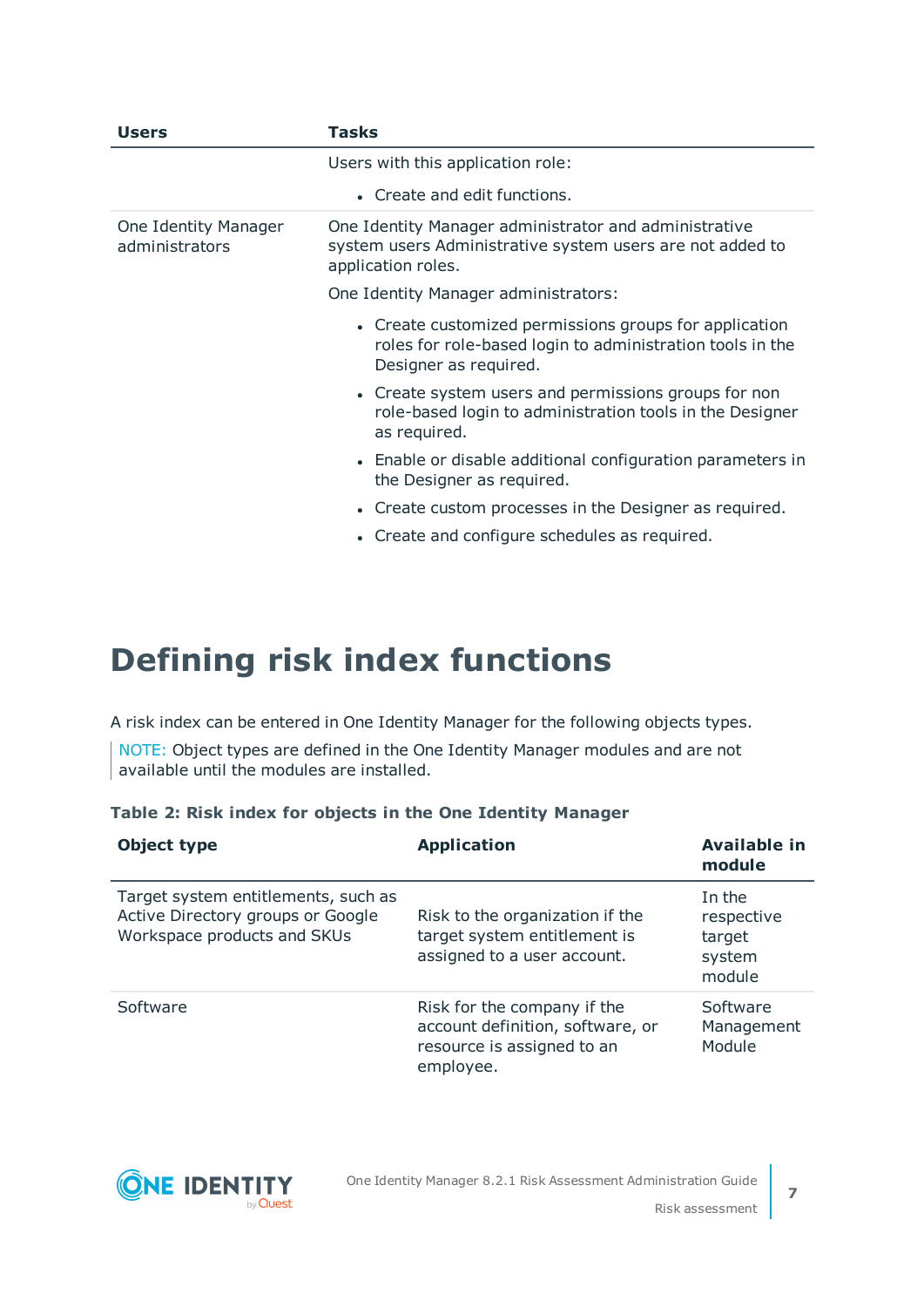| <b>Object type</b>                            | <b>Application</b>                                                                                | <b>Available in</b><br>module                         |
|-----------------------------------------------|---------------------------------------------------------------------------------------------------|-------------------------------------------------------|
| Resources                                     |                                                                                                   | always                                                |
| <b>Account definitions</b>                    |                                                                                                   | Target<br><b>System Base</b><br>Module                |
| Multi-request resources                       |                                                                                                   | always                                                |
| Multi requestable/unsubscribable<br>resources | Risk for the company if the<br>resource is assigned to an IT Shop<br>structure.                   | always                                                |
| Assignment resources                          |                                                                                                   | always                                                |
| Application roles                             | Risk for the company if an<br>employee is a member of this<br>application role.                   | always                                                |
| Compliance rules                              | Risk for the company if a rule is<br>violated.                                                    | Compliance<br><b>Rules Module</b>                     |
| <b>SAP functions</b>                          | Risk for the company if SAP user<br>accounts match the SAP function.                              | SAP <sub>R</sub> /3<br>Compliance<br>Add-on<br>Module |
| Company policies                              | Risk for the company if a company<br>policy is violated.                                          | Company<br>Policies<br>Module                         |
| <b>Attestation policies</b>                   | Risk for the company if an<br>attestation procedure denies<br>approval for an attestation policy. | Attestation<br>Module                                 |
| Subscribable reports                          | Risk for the company if an<br>employee has subscribed to a<br>report.                             | Report<br>Subscription<br>Module                      |

#### *To enter a risk index*

- 1. Open the main data form for the object for which you want to enter the risk index.
- 2. Enter the desired value in the **Risk index** field.

The risk index is specified as a floating point number in the range 0.0 ... 1.0. This means:

- $\cdot$  0.0: no risk
- 1.0: problem; risk involved

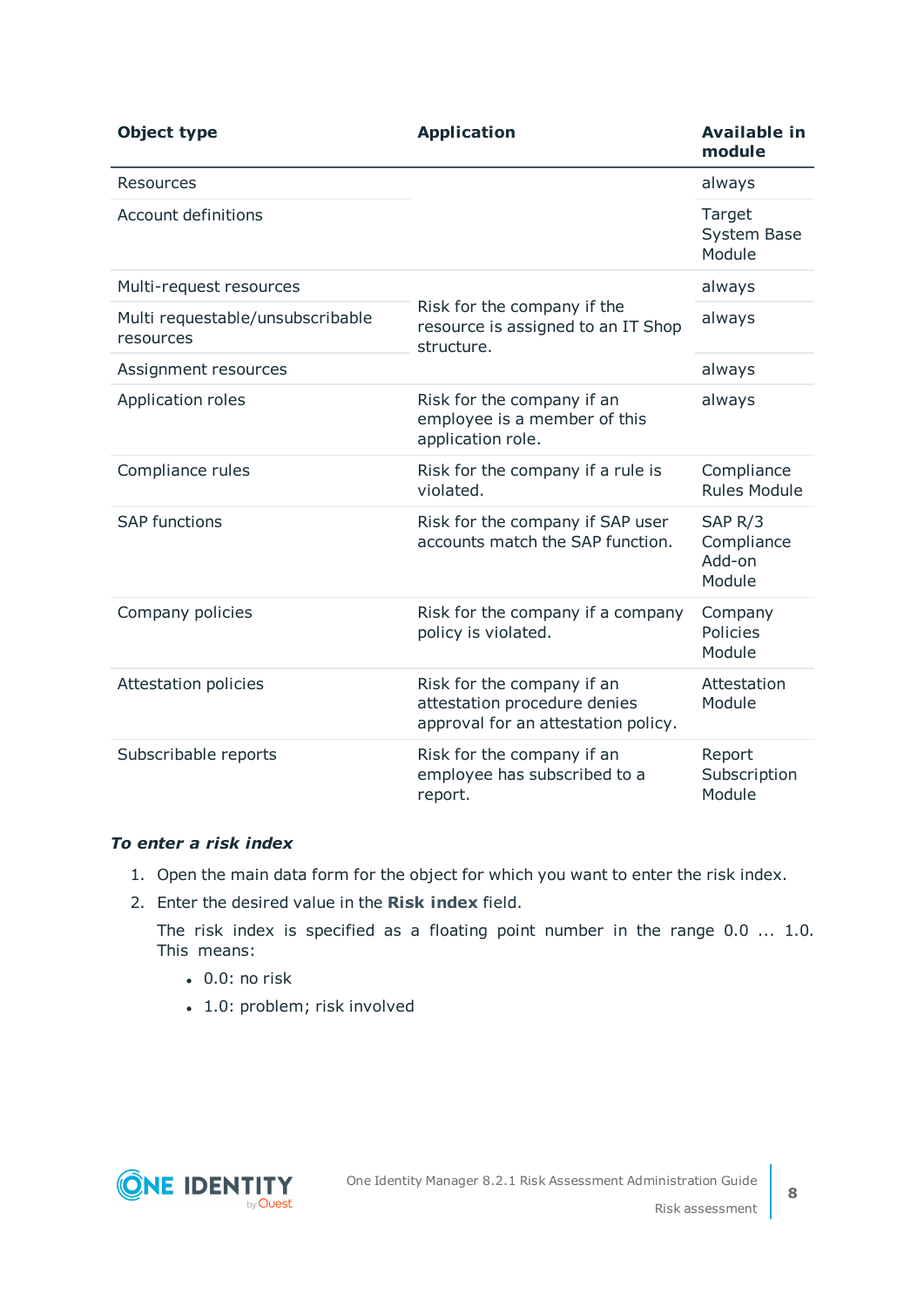# <span id="page-8-0"></span>**Calculating risk index functions**

One Identity Manager calculates the resulting risk indexes for employees, user accounts, and hierarchical roles based on the risk indexes already stored. All direct and indirectly assigned objects are taken into account.

The risk index is calculated for the following object types.

| Object type                                                                                         | <b>Calculation</b>                                                                                                                                                                                                                                     | <b>Available</b><br>in Module                      |
|-----------------------------------------------------------------------------------------------------|--------------------------------------------------------------------------------------------------------------------------------------------------------------------------------------------------------------------------------------------------------|----------------------------------------------------|
| Employees                                                                                           | Calculated from the risk indexes of all associated<br>user accounts, directly, and indirectly assigned<br>software applications, resources, account definitions,<br>and subscribable reports, membership in application<br>roles, and rule violations. | always                                             |
| User accounts, such<br>as Active Directory<br>user accounts or<br>Google Workspace<br>user accounts | Calculated from the risk indexes of all assigned<br>target system entitlements.                                                                                                                                                                        | In the<br>respective<br>target<br>system<br>module |
| Departments,<br>locations, cost<br>centers                                                          |                                                                                                                                                                                                                                                        | always                                             |
| <b>Business roles</b>                                                                               | Calculated from the risk indexes of all assigned<br>company resources.                                                                                                                                                                                 | <b>Business</b><br>Roles<br>Module                 |
| System roles                                                                                        |                                                                                                                                                                                                                                                        | System<br>Roles<br>Module                          |
| IT Shop structures                                                                                  |                                                                                                                                                                                                                                                        | always                                             |
| Rule violations                                                                                     | Determined by the risk index of the violated rule and<br>the assigned mitigating control.                                                                                                                                                              | Compliance<br><b>Rules</b><br>Module               |

|  |  |  |  |  | Table 3: Object types with a calculated risk index |  |  |
|--|--|--|--|--|----------------------------------------------------|--|--|
|--|--|--|--|--|----------------------------------------------------|--|--|

One Identity Manager supplies default functions for the risk indexes with risk functions defined for the objects types listed here. Certain properties of default functions can be edited in One Identity Manager. Furthermore, you can make custom functions.

#### **Related topics**

- Default risk index [functions](#page-9-0) on page 10
- $\bullet$  Defining risk index [functions](#page-15-0) on page 16

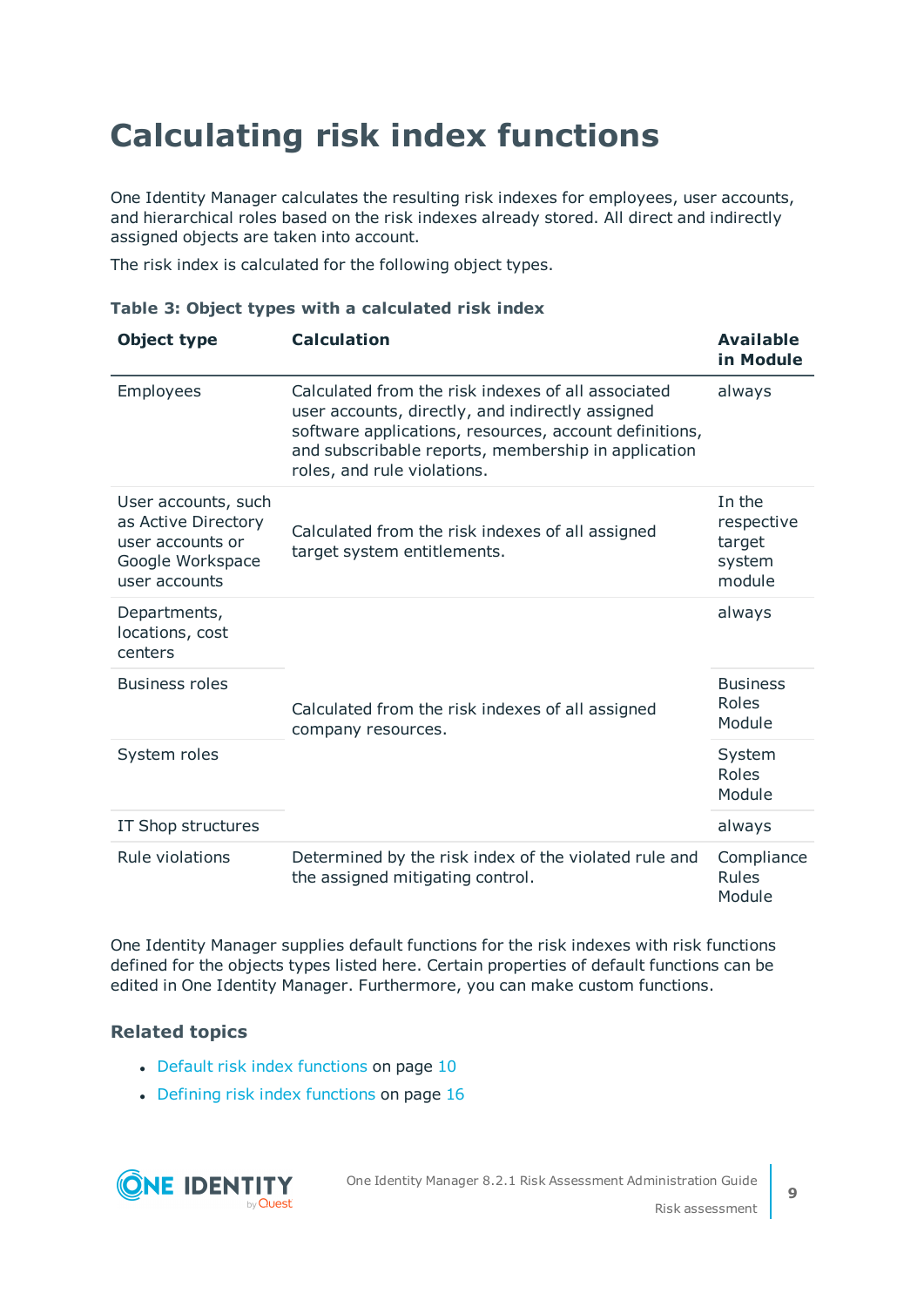## <span id="page-9-0"></span>**Default risk index functions**

One Identity Manager supplies a comprehensive collection of default functions. These are used for calculating the risk index of all company resources assigned. These functions can be selected in **Risk Index Functions** category under the **Assignments** filter.

Additional factors, like the type of assignment or attestation, influence how the risk index is calculated. There is separate function stored for each factor additionally affecting a calculated risk index. These functions can be selected in **Risk Index Functions** category under the **Properties** filter.

The following object type risk indexes are determined to calculate the risk index of employees:

• User accounts

Risk index (calculated) of all user accounts connected to an employee

• Company resources

Risk index (calculated) of all company resources assigned (for example, software, resources, subscribable reports)

<sup>l</sup> Rule violations

Risk index of violated rule taking mitigating controls into accounts

• Application roles

Risk index of all application roles in which the employee is member

Risk index calculation for the different object types is described in more detail in the following sections.

NOTE: The default functions can be used to perform a risk assessment for most objects in One Identity Manager. This largely covers the standard requirements on this topic. The mode of calculation, weighting, and change values must be adjusted to suit you company's requirements.

#### *Before running a risk assessment*

- Check all default functions for relevance to your data situation.
- Disable all unnecessary functions.
- Adjust the calculation type, weighting, and change value in the enabled functions rules to suit your company.
- Define additional functions if required.

#### **Detailed information about this topic**

- $\cdot$  Risk index for user [accounts](#page-10-0) on page 11
- Risk index for [system](#page-11-0) roles on page 12
- Risk index for [hierarchical](#page-12-0) roles and IT Shop structures on page 13

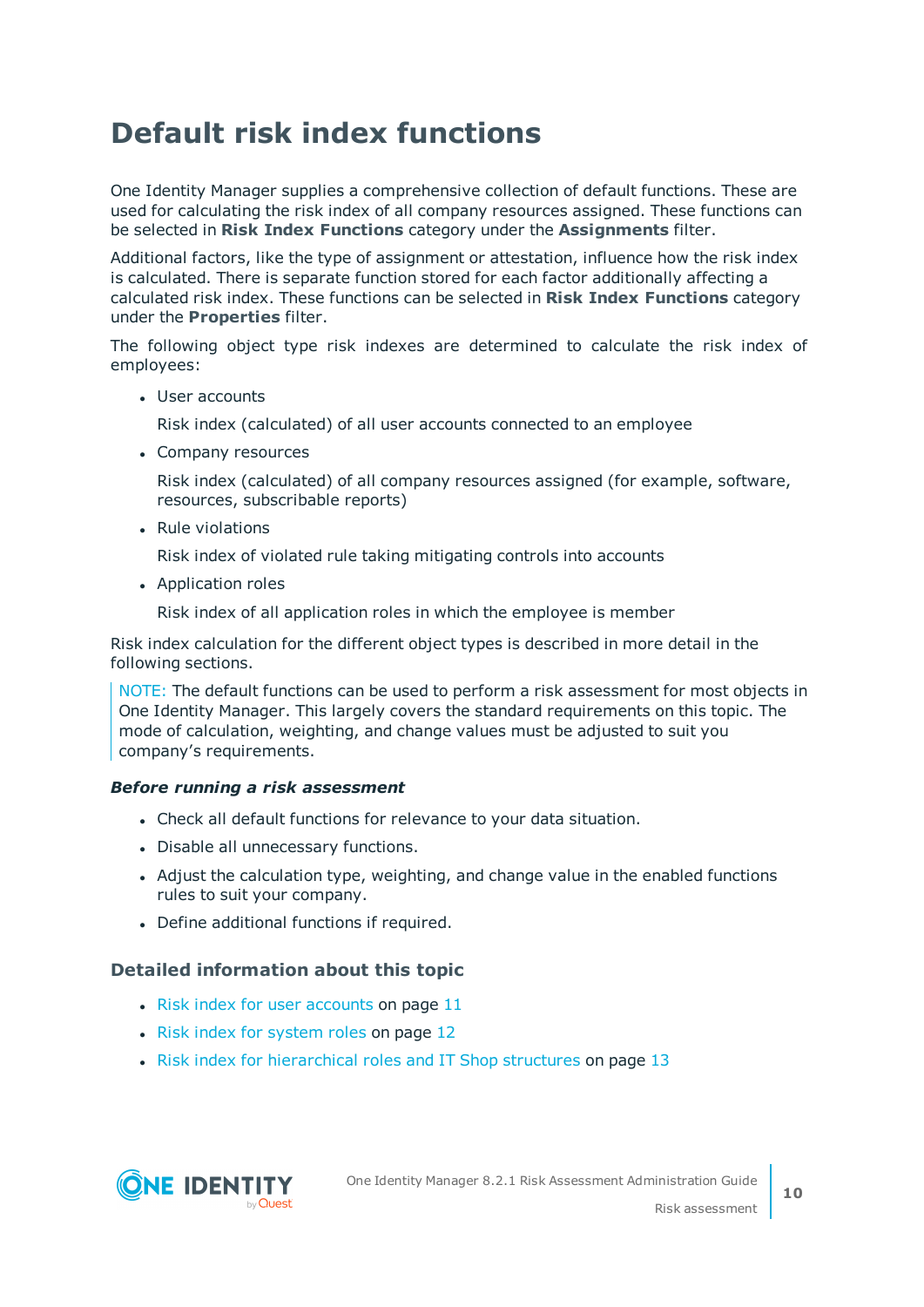- $\cdot$  Risk index for [employees](#page-14-0) on page 15
- Risk index for [compliance](#page-12-1) rules and rule violations on page 13

#### **Related topics**

- $\bullet$  [Disabling](#page-20-0) risk index functions on page 21
- General data for a [function](#page-16-0) on page 17
- Weighting and [normalization](#page-21-0) on page 22
- $\bullet$  Defining risk index [functions](#page-15-0) on page 16

### <span id="page-10-0"></span>**Risk index for user accounts**

Installed modules: Target System Base Module Active Directory Module Azure Active Directory Module Oracle E-Business Suite Module LDAP Module Domino Module SAP R/3 User Management module Module SAP R/3 Analysis Authorizations Add-on Module SharePoint Module Google Workspace Module Cloud Systems Management Module Unix Based Target Systems Module Privileged Account Governance Module Attestation Module

First, the risk indexes of all system entitlements assigned to the user accounts are found in order to calculate user account risk indexes. There are functions stored for the assignments tables to do this (for example "Active Directory user accounts: assignments to groups", "User accounts: assignments to system entitlements"). The risk factor of these assignments depends on other factors. Each of these factors reduces the risk index found.

- Assignment through inheritance (without IT Shop requests)
- Assignment through an approved IT Shop request
- The assignment is attested and approved

One Identity Manager determines the highest value from the assignment risk indexes (calculation type: "Maximum (weighted)") for each user account. There are functions stored for the user account tables to do this (for example: "Active Directory user account", "User accounts"). This value is reduced or increased by other factors.

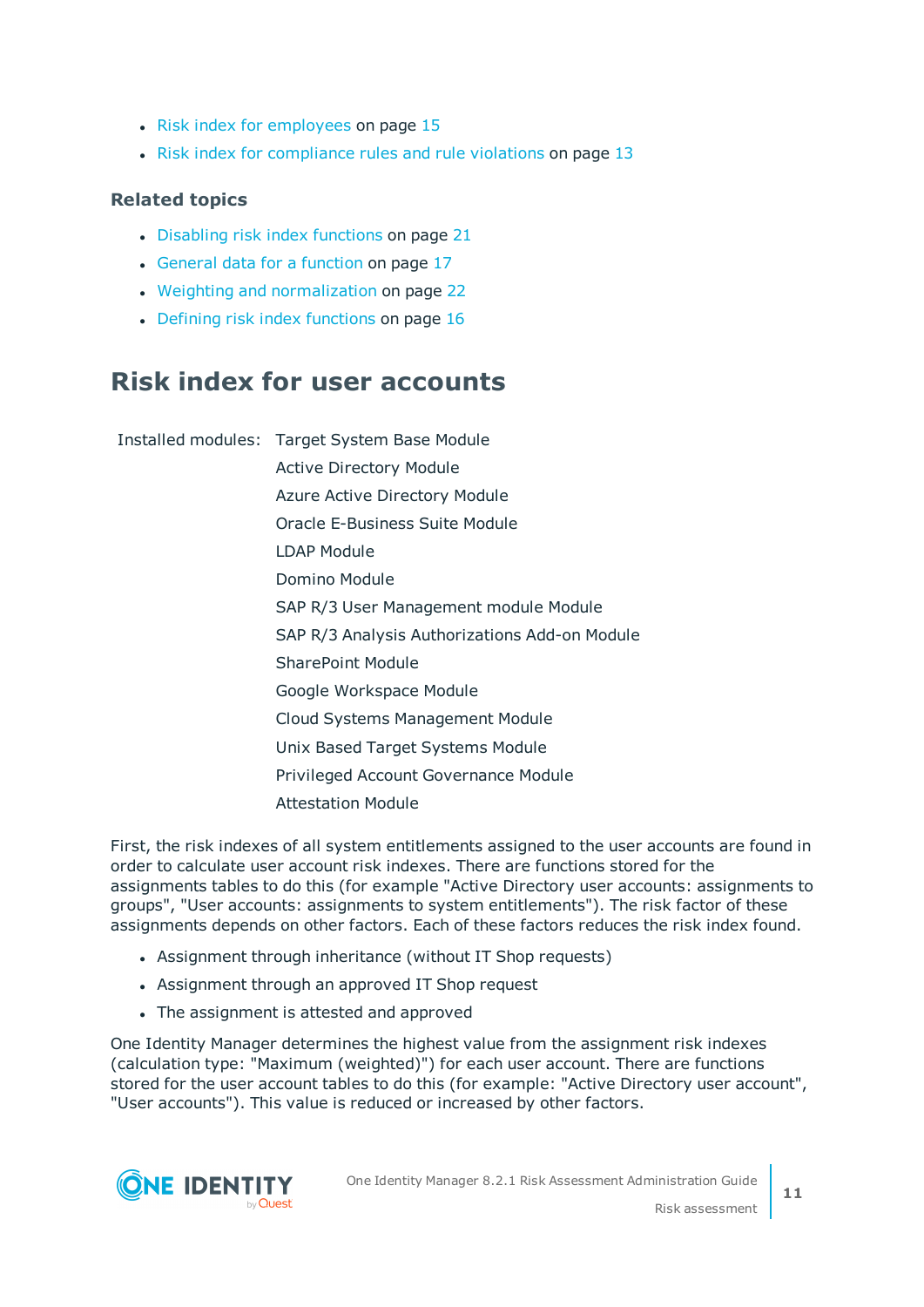- The user account is attested and approved
- The user account is not connected to an employee
- The user account is disabled
- The user account is member of too many system entitlements

The risk index of SAP user accounts is calculated from different individual risks.

- Highest risk index of the assigned SAP groups
- Highest risk index of the assigned structural profiles
- Highest risk index (reduced) of the SAP functions matching an SAP user account

One Identity Manager finds the highest value of these individual risks for each SAP user account. This value is decreased or increased by given factors if the conditions are fulfilled.

The risk index of SharePoint user accounts is calculated from different individual risks.

- Highest risk index of the assigned SharePoint groups
- Highest risk index of the assigned SharePoint roles

One Identity Manager finds the highest value of these individual risks for each SharePoint user account. This value is decreased or increased by given factors if the conditions are fulfilled.

NOTE: User accounts can obtain a calculated index even if there are no risk indexes stored with the system entitlements. In this case, the risk index is calculated from the additional factors which increase the risk index. The risk index of a user account increases if:

- The user account is not linked to an employee
- The user account is a member of too many system entitlements
- The user account is disabled

### <span id="page-11-0"></span>**Risk index for system roles**

Installed modules: System Roles Module

Attestation Module

First, the risk indexes of all company resources assigned to the system roles are found in order to calculate system role risk indexes. There are functions stored for the assignments tables to do this ("System roles"). The system role risk index is made up of the risk indexes of the assigned objects. There is a separate function stored for each assignable object type.

One Identity Manager determines the highest value from the assignment risk indexes (calculation type: "Maximum") for each system role. There are functions stored for the "system role" table to do this. This value is reduced or increased by other factors.

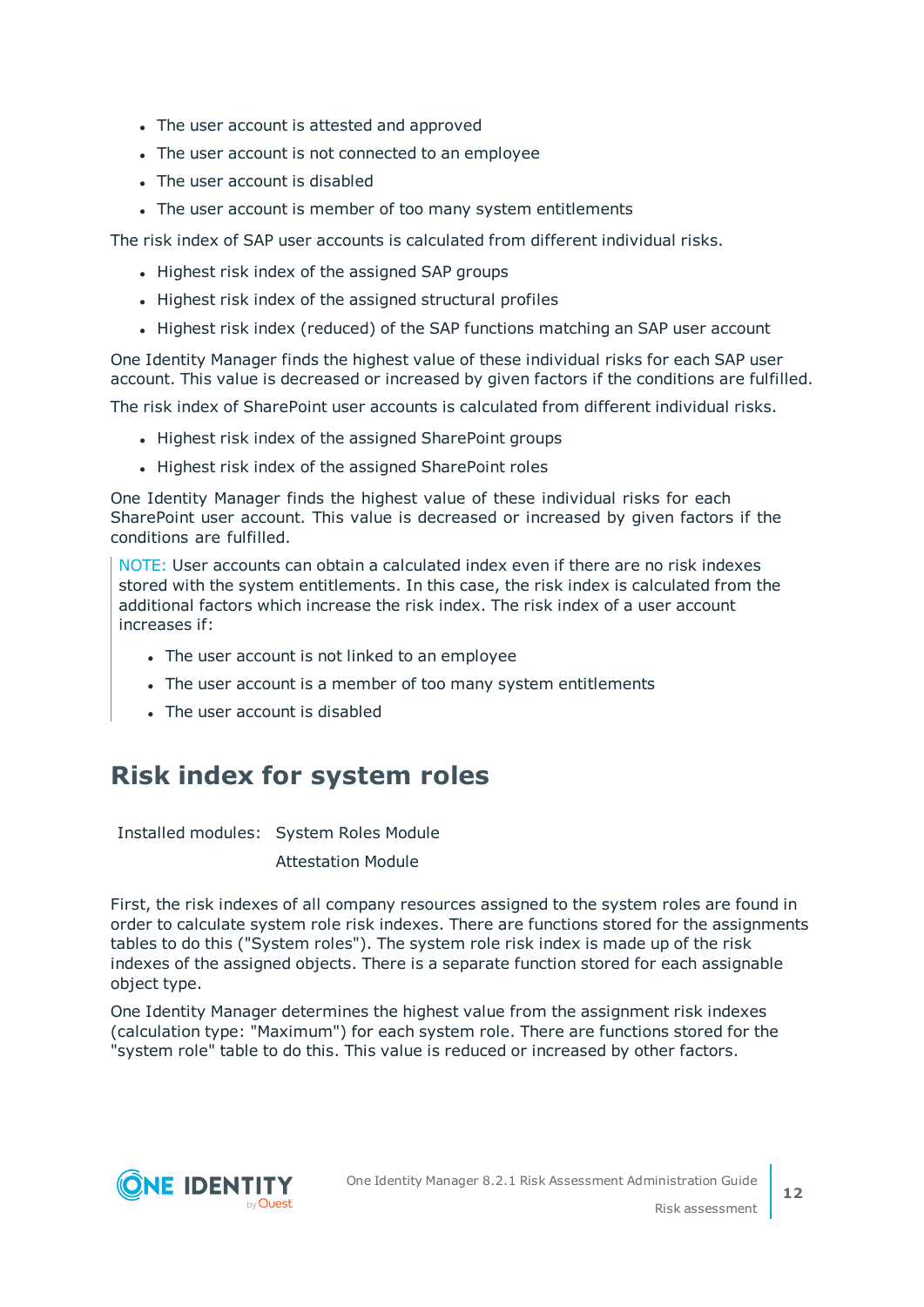- The system role is attested and approved
- The system role is not assigned to a manager

NOTE: Employees can obtain a calculated index even if there are no risk indexes stored with the company resources. In this case, the risk index is calculated from the additional factors which increase the risk index. The risk index of a user account increases if no manager is assigned.

## <span id="page-12-0"></span>**Risk index for hierarchical roles and IT Shop structures**

Installed modules: Business Roles Module (for business role risk indexes)

Attestation Module

First, the risk indexes of all assigned company resources are established in order to calculate risk indexes for business roles, departments, locations, cost centers, and IT Shop structures. There are functions stored for the assignments tables to do this (for example "Roles and organizations: Subscribable report assignments", "Roles and organizations: E-Business Suite responsibility assignments"). The risk factor of these assignments depends on other factors. Each of these factors reduces the risk index found.

- Assignment through an approved IT Shop request
- The assignment is attested and approved

One Identity Manager determines the highest value from the assignment risk indexes (calculation type: "Maximum (weighted)") for each company resource. This value is reduced or increased by other factors.

- The rule or IT Shop structure is attested and approved.
- The role or IT Shop structure is not a assigned a manager (UID PersonHead).

NOTE: Roles and IT Shop structures can obtain a calculated index even if there are no risk indexes stored with the company resources. In this case, the risk index is calculated from the additional factors which increase the risk index. The risk index of a role or IT Shop structure increases if no manager is assigned to the role or IT Shop structure.

## <span id="page-12-1"></span>**Risk index for compliance rules and rule violations**

Installed modules: Compliance Rules Module Attestation Module

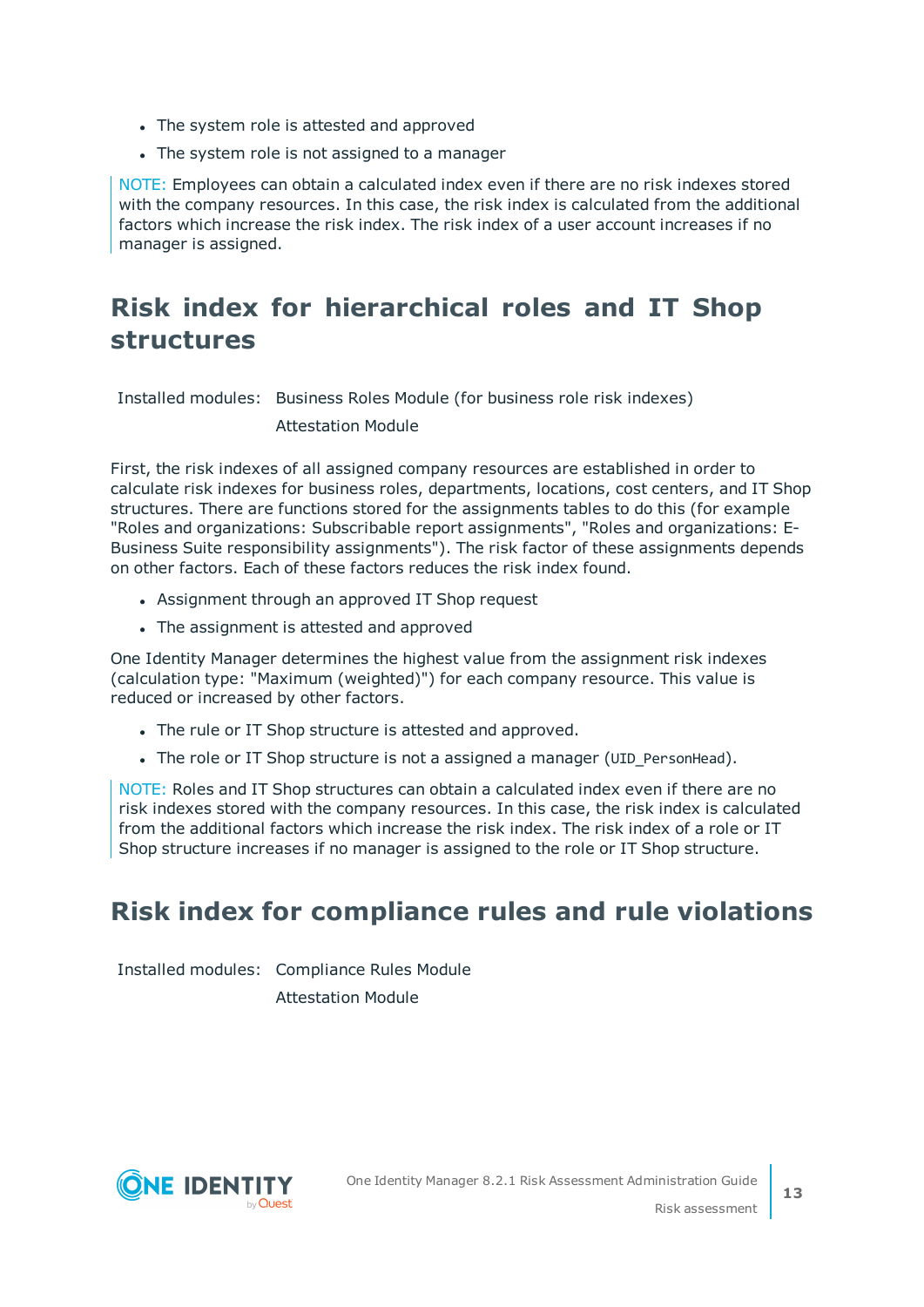#### **Table 4: Configuration parameters for calculating risk indexes of rule violations**

| <b>Configuration parameter</b>                               | <b>Effect when set</b>                                                                                                                                                                                                                                                                                                                                                                                         |
|--------------------------------------------------------------|----------------------------------------------------------------------------------------------------------------------------------------------------------------------------------------------------------------------------------------------------------------------------------------------------------------------------------------------------------------------------------------------------------------|
| QER   CalculateRiskIndex  <br>MitigatingControlsPerViolation | This configuration parameter controls calculation of risk<br>indexes for rule violations. If the parameter is set,<br>exception approvers can assign mitigating controls to<br>rule violations. The risk index calculation only takes<br>these mitigating controls into account. If the parameter<br>is disabled, risk index calculation take mitigating control<br>assigned to compliance rules into account. |

Risk indexes can be applied to compliance rules to evaluate the risk of rule violations. Each rule can be assigned mitigating controls that are implemented the moment the rule is violated. If a rule violation is approved, the rule violation's exception approver can assign a specified mitigating control. Mitigating control reduce the compliance rule's risk index.

Use the "QER | CalculateRiskIndex | MitigatingControlsPerViolation" configuration parameter to control whether mitigating controls are assigned to rule violations in the case of exception approval. If this configuration parameter is set, only mitigating controls assigned to rule violations are taken into account when calculating risk indexes. The configuration parameters is disabled by default.

The risk index of violated rules is taken into account when employee risk indexes are being calculated.

| <b>Risk Index</b>                                                              | <b>Configuration Parameter is</b>                                                                                                                           |                                                                                                                                    |  |  |  |  |
|--------------------------------------------------------------------------------|-------------------------------------------------------------------------------------------------------------------------------------------------------------|------------------------------------------------------------------------------------------------------------------------------------|--|--|--|--|
| <b>Function for</b>                                                            | <b>Not set</b>                                                                                                                                              | <b>Enabled</b>                                                                                                                     |  |  |  |  |
| Compliance rules<br>(ComplianceRule.<br>RiskIndexReduced)                      | The reduced risk index is<br>calculated from the compli-<br>ance rule risk index and the<br>significance reductions of all<br>assigned mitigating controls. | The risk index is not reduced. The<br>reduced risk index corresponds,<br>therefore, to the stored compliance<br>rule's risk index. |  |  |  |  |
| Violated rules<br>(BaseTree.<br>RiskIndexCalculated                            | rule.                                                                                                                                                       | The risk index corresponds to the reduced risk index of the violated                                                               |  |  |  |  |
| Employees with<br>rule violations<br>(PersonInBaseTree.<br>RiskIndexCalculated | violated rule.                                                                                                                                              | The risk index corresponds to the calculated risk index of the                                                                     |  |  |  |  |
| Employees with<br>approved rule viola-<br>tions                                | granted approval.                                                                                                                                           | The risk index is reduced by a fixed amount if the rule violation was                                                              |  |  |  |  |

#### **Table 5: Calculating compliance rule and rule violation risk indexes**

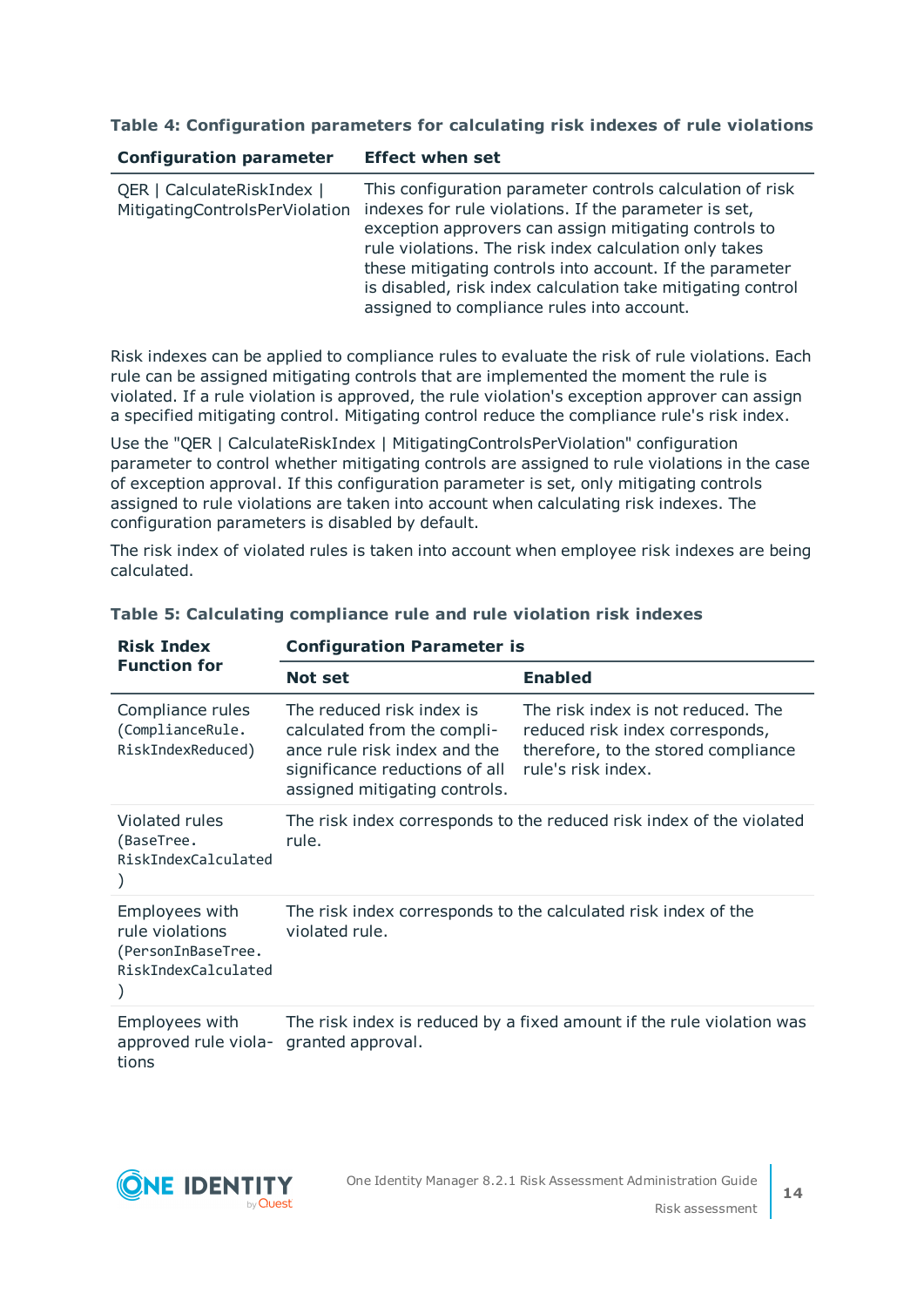| <b>Risk Index</b>                                                                                                                     | <b>Configuration Parameter is</b>                                                                                                                                                         |                                                                                                                                                                                                                                    |  |  |  |
|---------------------------------------------------------------------------------------------------------------------------------------|-------------------------------------------------------------------------------------------------------------------------------------------------------------------------------------------|------------------------------------------------------------------------------------------------------------------------------------------------------------------------------------------------------------------------------------|--|--|--|
| <b>Function for</b>                                                                                                                   | <b>Not set</b>                                                                                                                                                                            | <b>Enabled</b>                                                                                                                                                                                                                     |  |  |  |
| (PersonInBaseTree.<br>RiskIndexCalculated                                                                                             |                                                                                                                                                                                           |                                                                                                                                                                                                                                    |  |  |  |
| Employees with<br>attested rule viola-<br>tions<br>(PersonInBaseTree.<br>RiskIndexCalculated                                          | attested and granted approval.                                                                                                                                                            | The risk index is reduced by a fixed amount if the rule violation was                                                                                                                                                              |  |  |  |
| <b>Employees with</b><br>approved rule viola-<br>tions and assigned<br>mitigating controls<br>(PersonInBaseTree.<br>RiskIndexReduced) | The risk index is not reduced<br>further. Therefore, the<br>reduced risk index corres-<br>ponds to the risk index of the<br>rule violation<br>(PersonInBaseTree.<br>RiskIndexCalculated). | The reduced risk index is calculated<br>from the risk index of the rule<br>violation (PersonInBaseTree.<br>RiskIndexCalculated) and the<br>significance reduction of the<br>mitigating controls assigned on<br>exception approval. |  |  |  |
|                                                                                                                                       |                                                                                                                                                                                           | If no mitigating controls are<br>assigned, the reduced risk index<br>corresponds to the calculated risk<br>index of the rule violation<br>(PersonInBaseTree.<br>RiskIndexCalculated).                                              |  |  |  |
| Employees (Person.                                                                                                                    |                                                                                                                                                                                           | The highest risk index of all the employee's rule violations is estab-                                                                                                                                                             |  |  |  |

RiskIndexCalculated lished. The calculation takes the reduced risk index of the rule viola-) tions in to account (PersonInBaseTree.RiskIndexReduced).

### <span id="page-14-0"></span>**Risk index for employees**

Installed modules: Attestation Module

To calculate employee risk indexes, the risk indexes are found for all assigned company resources. To do this, there are functions stored with the assignment tables to do this (for example, "Resource assignments"). The values also reduced by another factor.

• The assignment is attested and approved

The risk indexes for all employee memberships in application roles and for rule violations are found (table "Employees: membership in roles and organizations"). The membership risk index is reduced by another factor.

• The membership is attested and approved

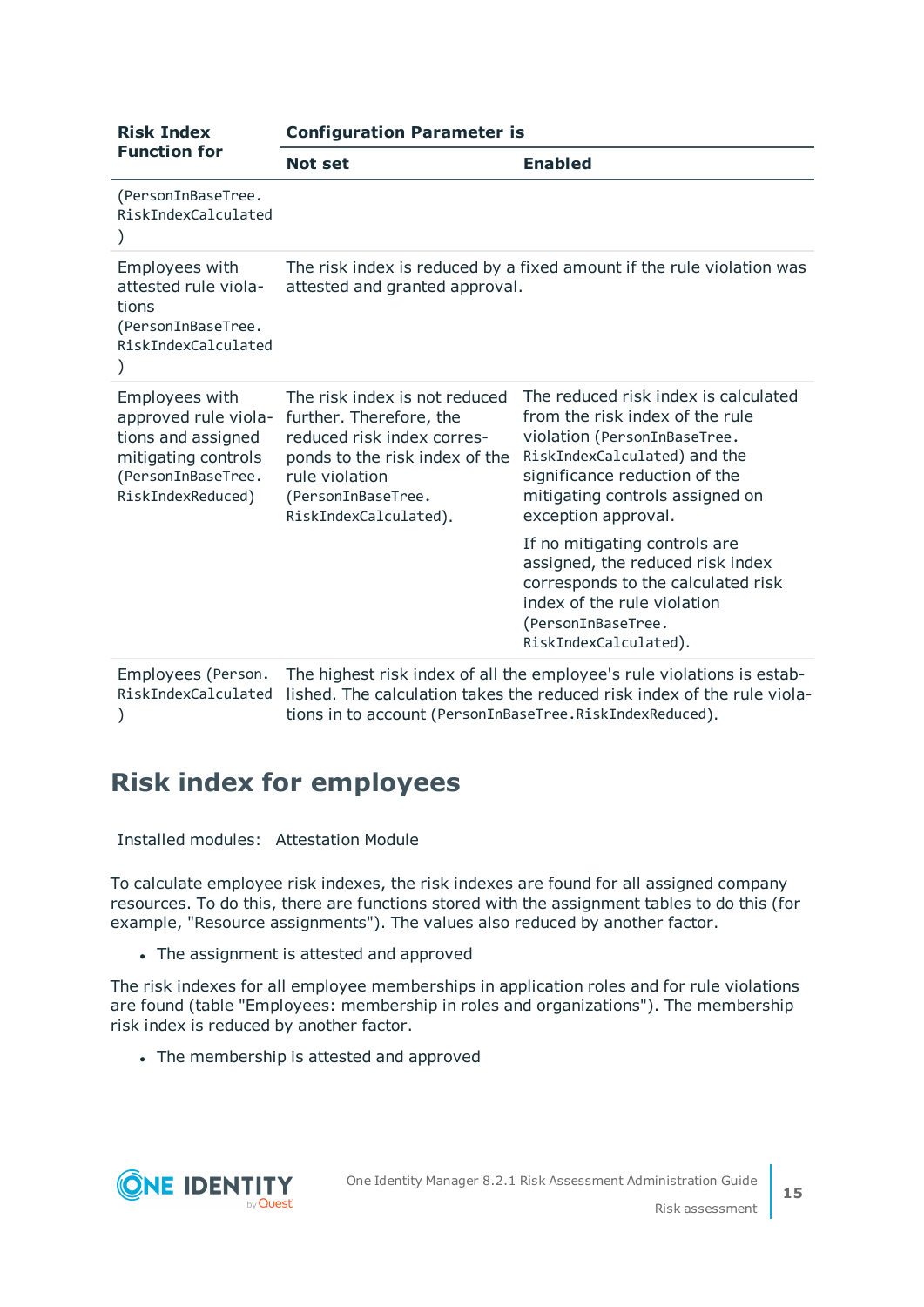One Identity Manager determines the highest risk index per object type from assignment, rule violations, and connected user account risk indexes (calculation type: "Maximum (weighted)") for each employee.

An employee risk index results from the highest risk index of the calculated single values. This value is reduced or increased by other factors.

- The employee is attested and approved
- The employee is a manager or other employee
- The employee is disabled and linked to an enabled user account

NOTE: Employees can obtain a calculated index even if there are no risk indexes stored with the company resources. In this case, the risk index is calculated from the additional factors which increase the risk index. The risk index of an employee increases if:

- The employee is a manager or other employee
- The employee is disabled and linked to an enabled user account

TIP:"Business roles and organizations" in the "Employees: memberships in roles and organizations" table finds the risk indexes for all secondary employee memberships in hierarchical roles and IT Shop structures. In the process, the risk indexes are determined for secondary membership in business roles, departments, locations, cost centers, and IT Shop structures. You can use risk indexes from these memberships for custom calculation or evaluation. Implement your own functions or processes to do this.

## <span id="page-15-0"></span>**Defining risk index functions**

You can define company-specific functions and edit certain properties of the default function.

#### *To edit risk index functions*

- 1. Select the **Risk Index Functions** category.
- 2. In the navigation view, expand the **Risk index functions** node.

All tables with functions defined in them are shown in the navigation view. These are tables with a RiskIndexCalculated column.

3. Select the table whose risk index functions you want to edit and expand the node.

This displays the **Assignments** and **Properties** filters.

The **Assignments** filter groups all the risk index functions with assignments to the selected table (for example Active Directory user account membership in Active Directory groups).

The **Properties** filter groups all risk index functions that further increase or decrease the calculated risk indexes.

- 4. Select a filter.
- 5. Select the password policy in the result list then select the **Change main data** task.

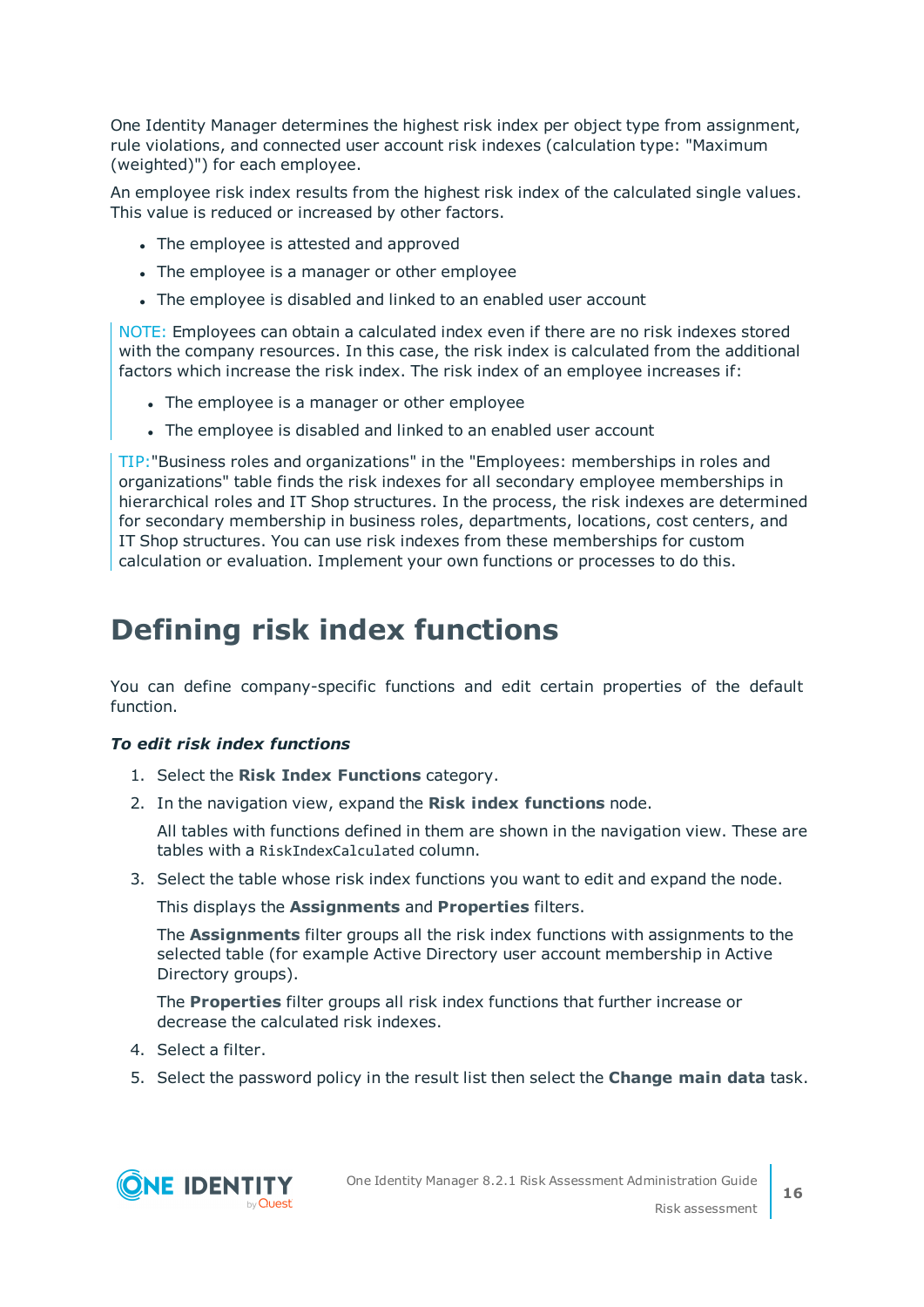- OR -

- To create a new risk index function, click  $\mathbf{t}$  in the result list.
- 6. Fill out the function data.
	- You can customize the following properties for default functions:
		- Deactivated
		- Calculation type
		- Weighting/change value
		- Calculate immediately
- 7. Save the changes.

#### **Related topics**

- General data for a [function](#page-16-0) on page 17
- [Assigning](#page-19-1) source tables on page 20
- [Disabling](#page-20-0) risk index functions on page 21

## <span id="page-16-0"></span>**General data for a function**

Enter the following information for a risk index function.

| <b>Property</b>  | <b>Description</b>      |                                                                                                                                                                                                      |  |  |
|------------------|-------------------------|------------------------------------------------------------------------------------------------------------------------------------------------------------------------------------------------------|--|--|
| Name             |                         | Name of the function as displayed in the One Identity Manager tools.                                                                                                                                 |  |  |
| Description      |                         | Text field for additional explanation.                                                                                                                                                               |  |  |
| Deactivated      |                         | Specifies whether risk index functions are taken into account in the<br>total calculation of risk indexes.                                                                                           |  |  |
| Calculation type | Maximum<br>(weighted)   | Method with which to calculate the risk index. Permitted values are:<br>The highest value from all relevant risk indexes is<br>calculated, weighted, and taken as basis for the next<br>calculation. |  |  |
|                  | Maximum<br>(normalized) | The highest value from all relevant risk indexes is<br>calculated, weighted with the normalized weighting<br>factor, and taken as basis for the next calculation.                                    |  |  |
|                  | Increment               | The risk index of Table column (target) is incre-                                                                                                                                                    |  |  |

#### **Table 6: Risk index function main data**

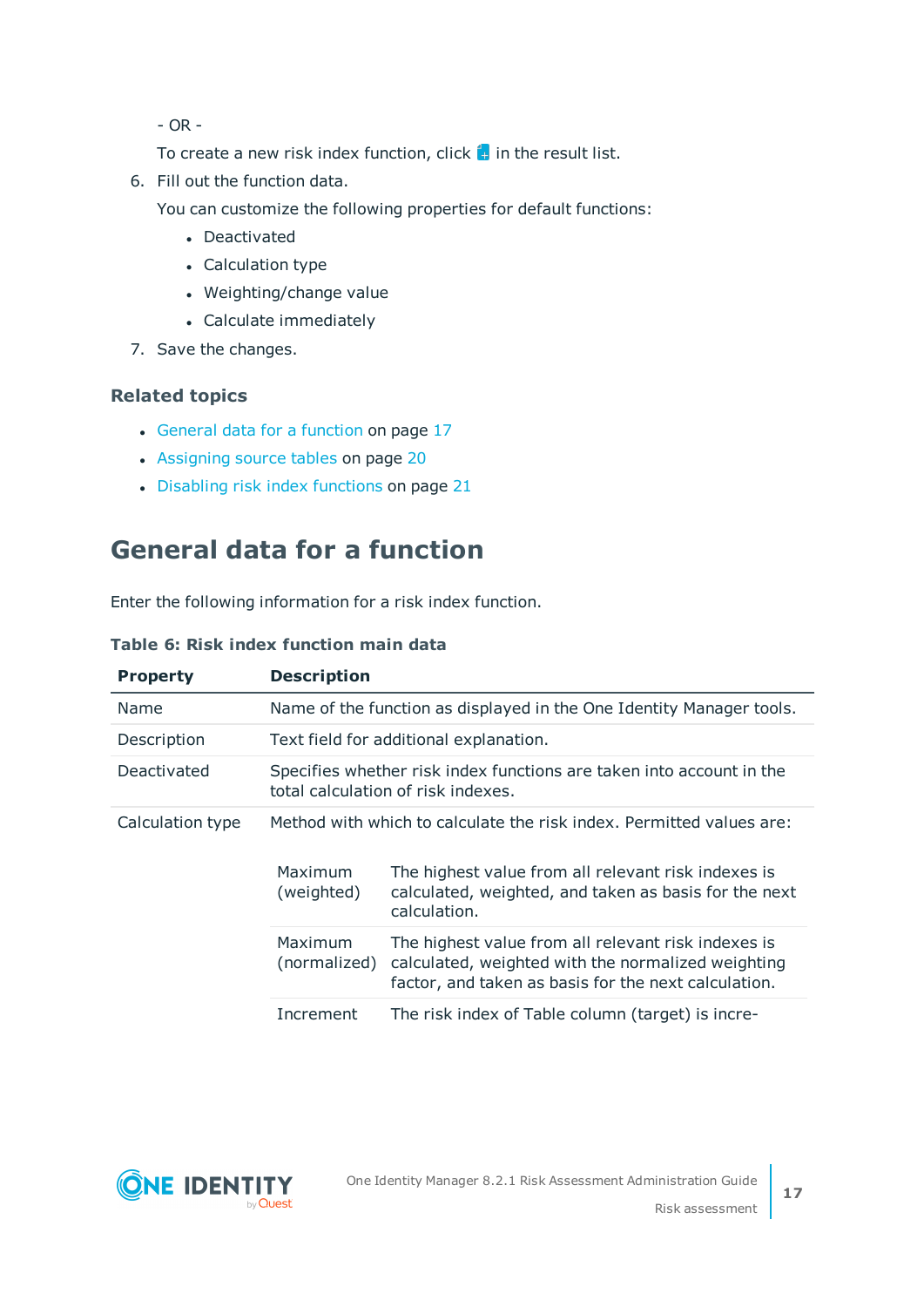| <b>Property</b>           | <b>Description</b>                                 |                                                                                                                                                                                                                                                              |
|---------------------------|----------------------------------------------------|--------------------------------------------------------------------------------------------------------------------------------------------------------------------------------------------------------------------------------------------------------------|
|                           |                                                    | mented by a fixed value. This value is specified in<br><b>Weighting/Change value.</b>                                                                                                                                                                        |
|                           | Decrement                                          | The risk index of Table column (target) is decre-<br>mented by a fixed value. This value is specified in<br><b>Weighting/Change value.</b>                                                                                                                   |
|                           | Average<br>(weighted)                              | The average of all relevant risk indexes is calcu-<br>lated, weighted, and taken as basis for the next calcu-<br>lation.                                                                                                                                     |
|                           | Average<br>(normalized)                            | The average of all relevant risk indexes is calculated<br>with the normalized weighting factor and taken as<br>basis for the next calculation.                                                                                                               |
|                           | Reduction                                          | Used when calculating the reduced risk index for<br>rules, SAP functions, company policies, and attest-<br>ation policies. You cannot add custom functions with<br>this calculation type!                                                                    |
|                           | value.                                             | NOTE: If calculation types for both weighting and normalization are<br>implemented in risk index functions for one and the same target<br>column, the risk index calculation does not determine a reasonable                                                 |
|                           | (normalized)".                                     | The following applies for all risk index functions of one target<br>column: Only combine functions with the calculation type<br>"Maximum (weighted)" and "Average (weighted)" or the functions<br>with calculation types "Maximum (normalized)" and "Average |
| Weighting/change<br>value | cases:                                             | The value by which to modify the risk index. There are three possible                                                                                                                                                                                        |
|                           |                                                    | Calculation type Weighting/change value                                                                                                                                                                                                                      |
|                           | Maximum<br>(weighted) and<br>average<br>(weighted) | Value by which the risk index is weighted in the<br>total calculation.                                                                                                                                                                                       |

| (normalized)  | Maximum (normal- Value by which the risk index is weighted in the<br>ized) and average total calculation. The value for this calculation<br>is normalized to 1 beforehand. |
|---------------|----------------------------------------------------------------------------------------------------------------------------------------------------------------------------|
| Increment and | Value by which the risk index is incremented or                                                                                                                            |

decremented in the total calculation.



decrement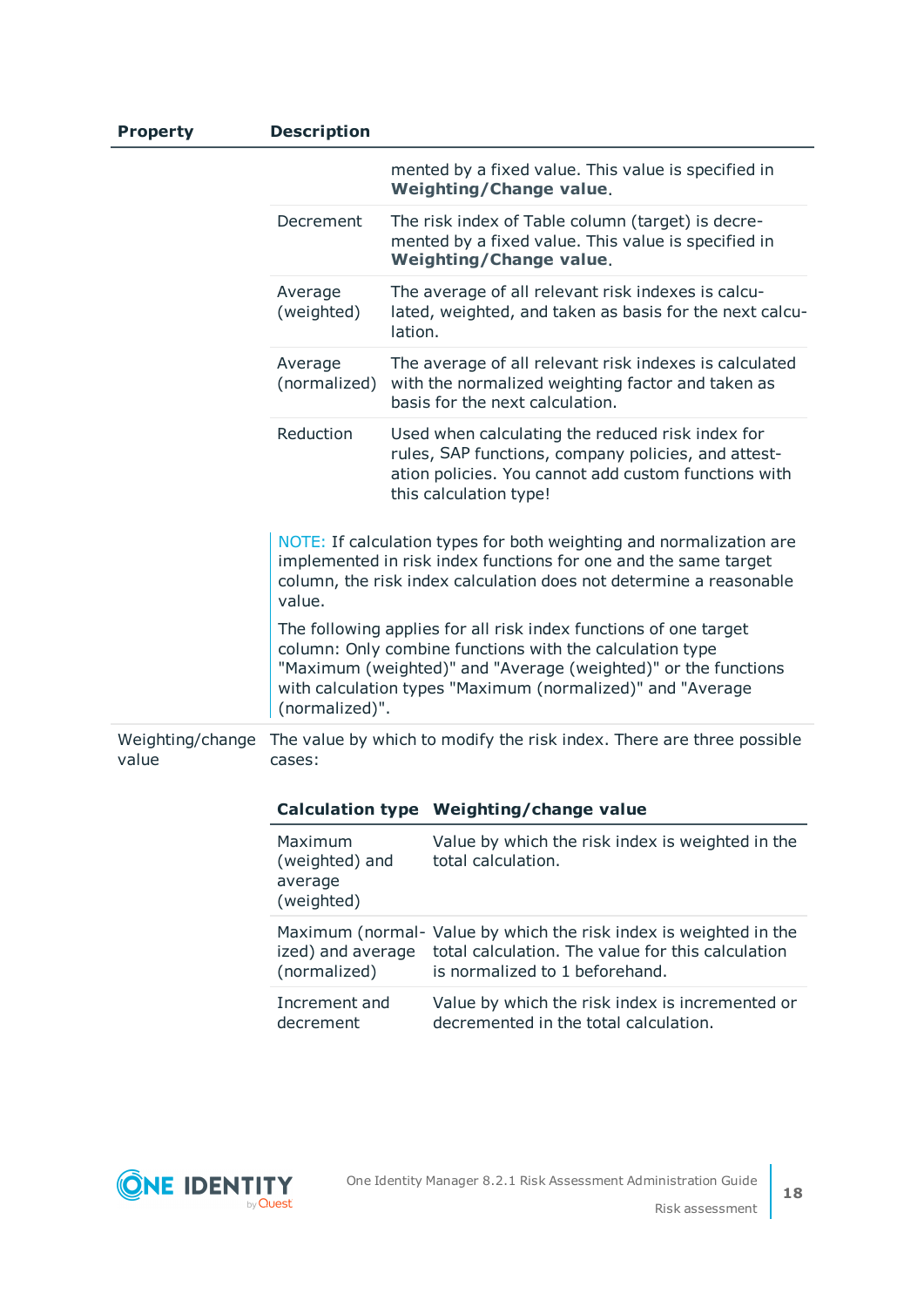#### **Detailed information about this topic**

- [Disabling](#page-20-0) risk index functions on page 21
- Weighting and [normalization](#page-21-0) on page 22

### <span id="page-18-0"></span>**Extended main data of a risk index function**

Enter the following information for a risk index function.

|  | Table 7: Extended main data of a risk index function |  |  |  |  |
|--|------------------------------------------------------|--|--|--|--|
|  |                                                      |  |  |  |  |

| <b>Property</b>             | <b>Description</b>                                                                                                                                                                                                                                 |
|-----------------------------|----------------------------------------------------------------------------------------------------------------------------------------------------------------------------------------------------------------------------------------------------|
| Table<br>column<br>(target) | Table column to be calculated.                                                                                                                                                                                                                     |
| Calculate<br>immediately    | Specifies whether the calculation can be immediately run asynchronously<br>triggered through the DBQueue Processor. If this option is set, the risk<br>index is calculated immediately. For more information, see Start<br>calculation on page 21. |
| <b>Ouery</b>                | Query in SQL syntax, which finds the risk index for each object in the<br>target table.                                                                                                                                                            |

The columns in the list below must be selected using the query.

- For maximum and average value calculation types:
	- 1st column: XObjectKey of the calculation object as ObjectKeyTarget
	- 2nd column: RiskIndex, RiskIndexReduced, or RiskIndexCalculated from one of the source tables as SourceValue
	- 3rd column: XObjectKey of the referenced object as ObjectKeySource, if RiskIndexCalculated or RiskIndexReduced is selected for the 2nd column
- For increment and decrement calculation types:
	- 1st column: XObjectKey of the calculation object as ObjectKeyTarget
	- <sup>l</sup> 2nd column: **1.0** as SourceValue

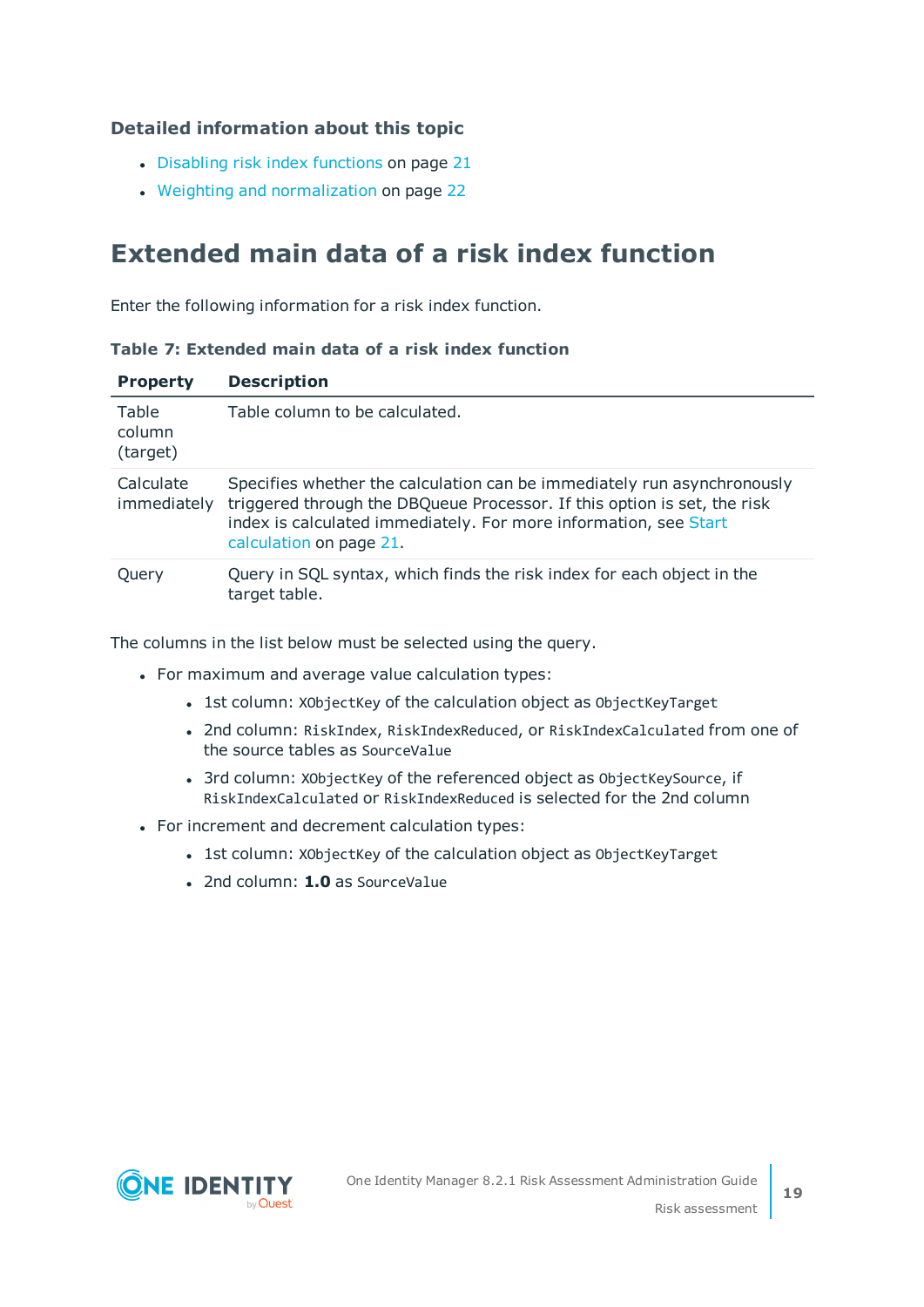#### **Query examples**

```
select a.XObjectkey as ObjectKeyTarget, b.RiskIndex as SourceValue from
BaseTreeHasADSGroup a
join ADSGroup b on a.UID ADSGroup = b.UID ADSGroup
```

```
select p.XObjectKey as ObjectKeyTarget, g.RiskIndexCalculated as SourceValue,
g.XObjectKey as ObjectKeySource
from Person p join ADSAccount g on p.UID Person = g.UID Person
```
### <span id="page-19-0"></span>**Additional tasks for risk index functions**

<span id="page-19-2"></span>After you have entered the main data, you can run the following tasks.

### **Risk index function overview**

You can see the most important information about a function on the overview form.

#### *To obtain an overview of a risk index function*

- 1. Select the **Risk Index Functions** category.
- 2. In navigation view, open the **Risk index functions > <table> > <filter>** item.
- 3. Select the function in the result list.
- <span id="page-19-1"></span>4. Select **Function overview** category.

### **Assigning source tables**

One Identity Manager obtains all the necessary information for calculating a risk index from the source tables. Specify tables here that cause the risk index to be recalculated when changes are made to the table's data. Source tables are mainly all tables containing risk indexes.

Once an object is added or deleted in a source table or a risk index is changed, a calculation task for risk index calculation is queued in the DBQueue Processor.

#### *To assign a function to a source table*

- 1. Select the **Risk Index Functions** category.
- 2. In navigation view, open the **Risk index functions | <table> | <filter>** item.
- 3. Select the function in the result list.
- 4. Select the **Assign source tables** task.

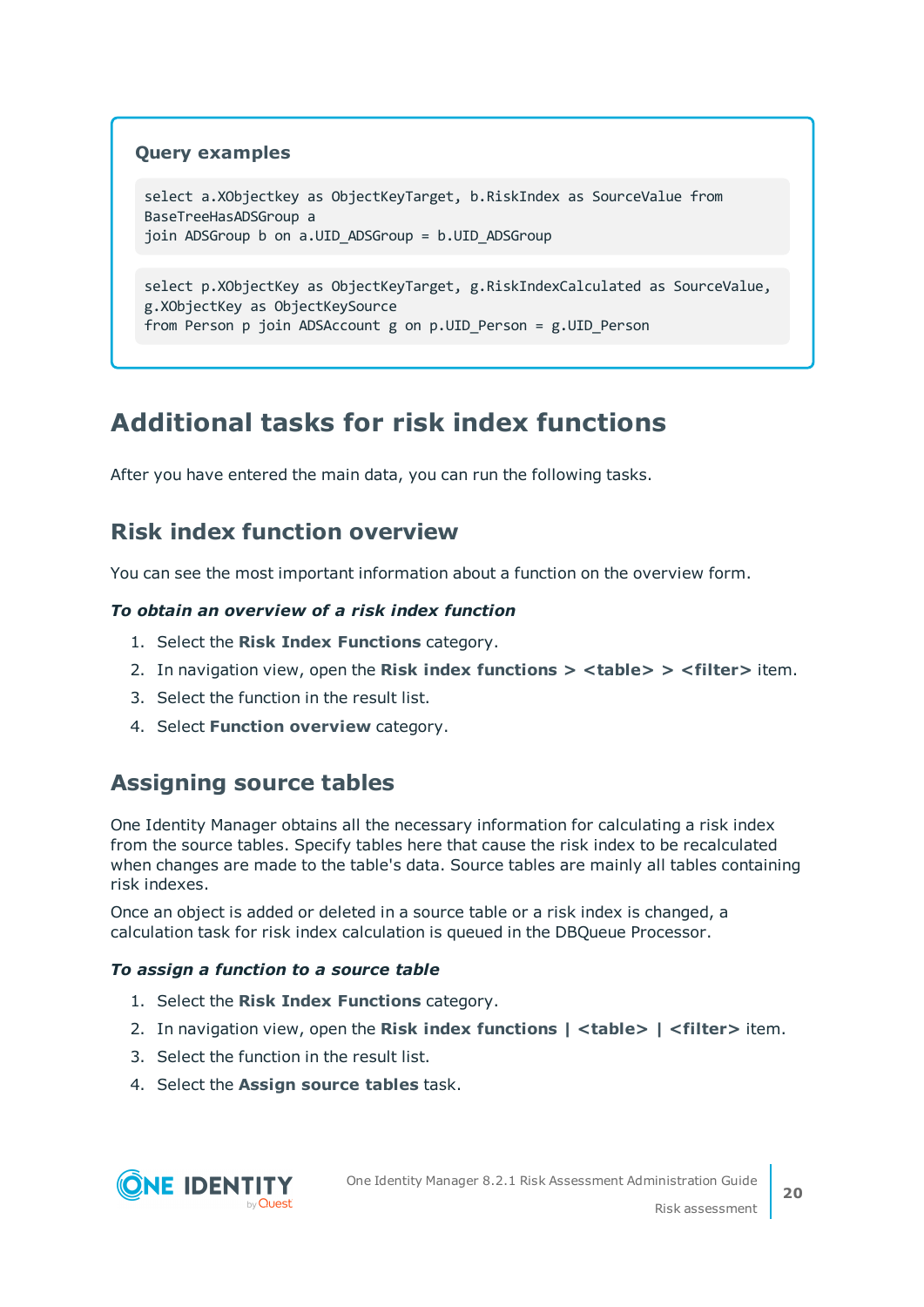5. In the **Add assignments** pane, double-click on the icon next to the table you want to assign as source table for risk index calculation.

- OR -

In the **Remove assignments** pane, remove the tables that are not required.

6. Save the changes.

#### **Related topics**

• Start [calculation](#page-20-1) on page 21

## <span id="page-20-0"></span>**Disabling risk index functions**

One Identity Manager provides default functions for all assignable company resources. Not all functions are required, it depends on your custom configuration of One Identity Manager. In order to exclude irrelevant functions from the risk index calculation, you can disable these functions. This means, the calculation procedures effected are reset.

#### *To disable functions*

- 1. Select the **Risk Index Functions** category.
- 2. In navigation view, open the **Risk index functions > <table> > <filter>** item.
- 3. Select a function in the result list and run the **Change main data** task.
- 4. Select the **General** tab.
- 5. Click **Disabled** category.

If this option is already set, you do not need to do this.

<span id="page-20-1"></span>6. Save the changes.

## **Start calculation**

The risk index calculation is started by the following events:

- A function was changed.
- Objects in the source table have changed.
- A scheduled calculation task is being run.

#### <span id="page-20-2"></span>**Risk index function was modified**

The moment a function changes, a calculation procedure for the effected table column (target) is set up. There is exactly one procedure set up for each table column (target), which bundles all enabled functions for the table column. Then the risk indexes are calculated.

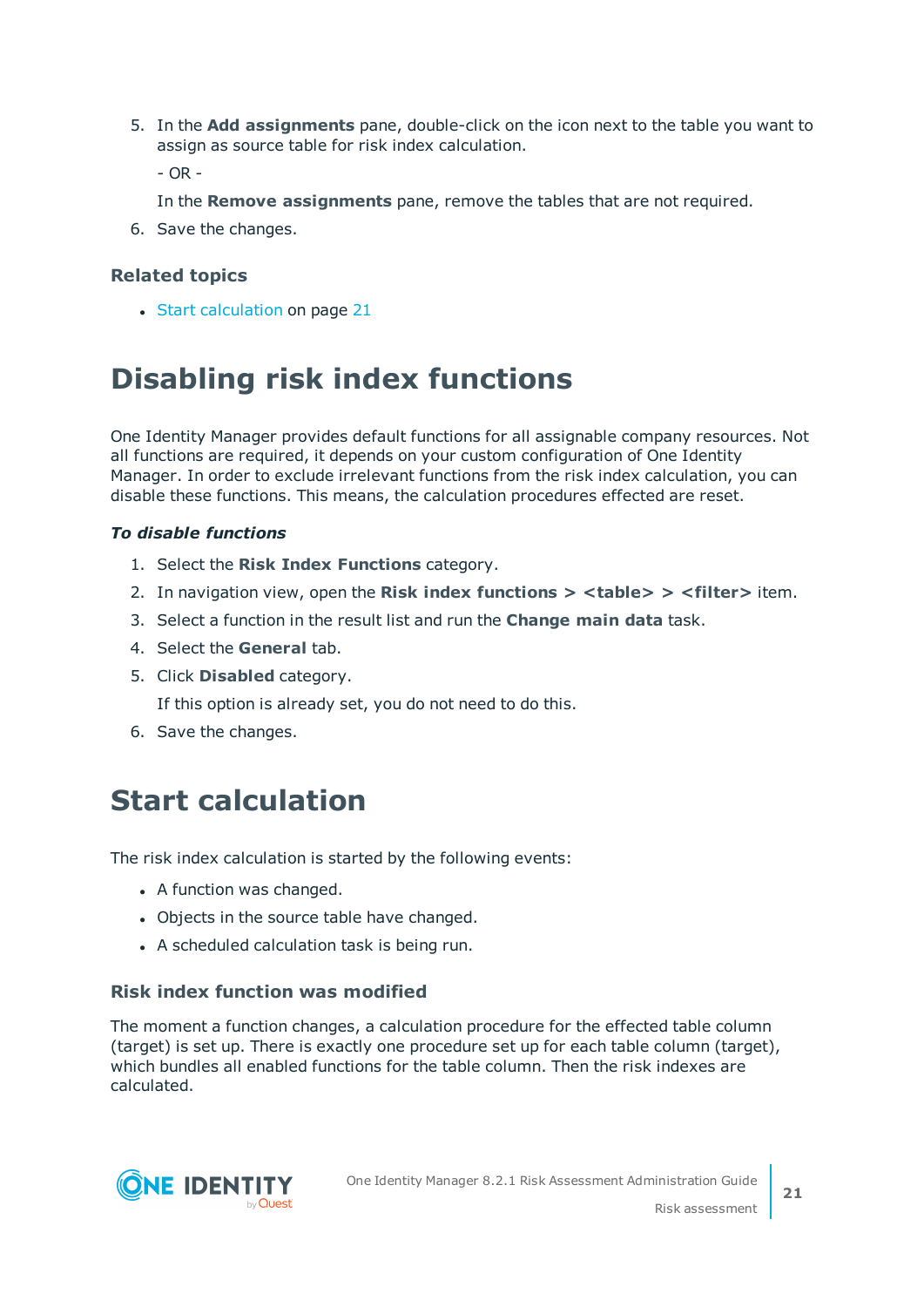#### <span id="page-21-1"></span>**Data change in a source table**

Once data in the source tables changes, the risk indexes are recalculated. To do this, a calculation task is queued in the DBQueue Processor. If the **Calculate immediately** option is set for a function, the risk indexes effected are calculated immediately. In this case, the calculation is not DBQueue Processor controlled.

The following changes to the source tables trigger recalculation

- Objects are added or deleted
- The origin of an assignment has changed.
- The effectiveness of an assignment has changed.
- Risk indexes were changed
- $\bullet$  Risk indexes were calculated

All other changes do not cause automatic recalculation of risk indexes. You can use a process plan task to calculate risk indexes so that changes made to them can take effect. This is required, for example, in order to take into account approval of attestation cases in calculated risk indexes. Functions that are not assigned to a source table are also only taken into account when scheduled recalculation is run.

#### <span id="page-21-2"></span>**Scheduled calculation task is run for the DBQueue Processor**

To ensure that calculated risk indexes are continually update, taking all functions into account, you can configure a scheduled calculation task to calculate risk indexes. One Identity Manager provides the "Calculate risk index" schedule to do this. This schedule is disabled, by default. Enable it to recalculate the risk indexes on a scheduled basis. Adjust the activation times to suit your company's requirements.

#### *To enable the schedule for calculating risk indexes*

- 1. Open the Designer.
- 2. Select the **Base Data > General > Schedules** category.
- 3. Select the "Calculate risk indexes" schedule in the List Editor.
- 4. Check the box in the **Enabled** column.
- 5. Save the changes.

#### **Related topics**

• [Assigning](#page-19-1) source tables on page 20

## <span id="page-21-0"></span>**Weighting and normalization**

You can calculate the risk index for an object type using different methods.

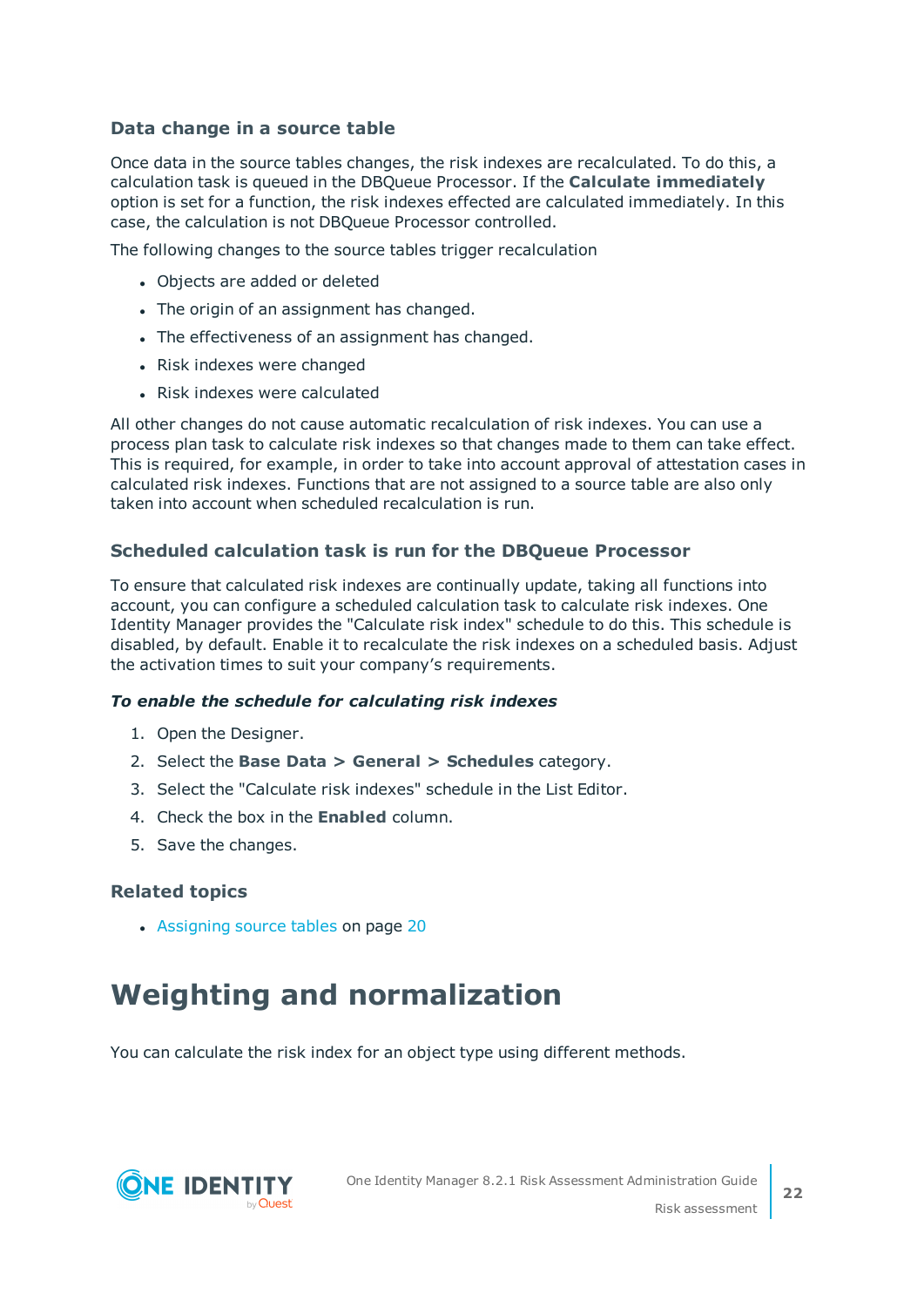- 1. Highest risk index of all assigned company resources
- 2. Average of all assigned company resource risk indexes
- 3. Highest weighted risk index of all assigned company resources
- 4. Sum of all normalized to 1 and weighted assigned company resource risk indexes

In the default functions, the risk indexes are calculated by the first method.

NOTE: If calculation types for both weighting and normalization are implemented in risk index functions for one and the same target column, the risk index calculation does not determine a reasonable value.

The following applies for all risk index functions of one target column: Only combine functions with the calculation type "Maximum (weighted)" and "Average (weighted)" or the functions with calculation types "Maximum (normalized)" and "Average (normalized)".

#### **Weighting**

In the calculation using method 3, the maximum and average values are determined of the risk index of all assigned company resources of an object type. This value is weighted with the given weighting. The highest weighted risk index is the calculated risk index.

Calculations using methods 1 and 2 arise when the weighting in all relevant functions, is given with the value 1.

#### *To calculate risk indexes using methods 1, 2, or 3*

• Select the "Maximum (weighted)" or "Average (weighted)" calculation type.

#### **Normalization**

In the calculations using method 4, the maximum and average values of the risk index for all assigned company resources of an object type are determined. This value is weighted. The sum of all weighted risk indexes of this object type is the calculated risk index.

The sum of the weightings must be exactly 1 with a calculation, because the range from zero to 1 must be adhered to for the resulting index. That is why, the weightings of all enabled functions for the same target column are normalized to 1. The risk index found is weighted with this normalized value. The normalized weighting is calculated from the weighting divided by the sum of all relevant weighted values. This results in the following formula for calculating the risk index:



#### *To calculate risk indexes using method 4*

<sup>l</sup> Select the "Maximum (normalized)" or "Average (normalized)" calculation type.

The weighting is only relevant if there is more than one function for a target column because the result of normalization is exactly 1. In this case, calculations using method 4 return the same result as calculating with method 1. The difference between weighting and

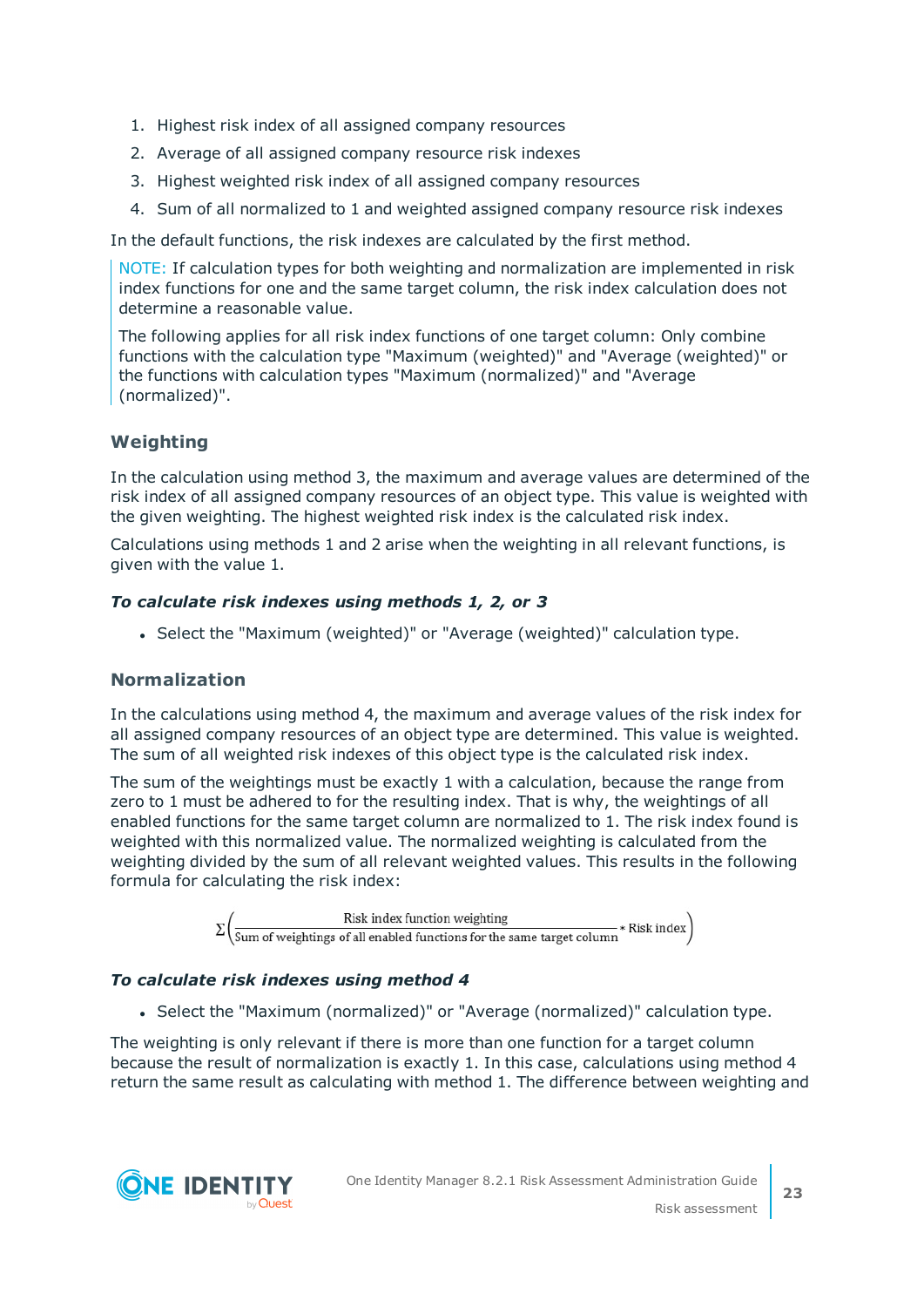normalization is only relevant if more than one function is enabled for a target column. This is made clear in the following example.

#### **Example**

Calculate the risk index for SAP user accounts from risk indexes of assigned SAP groups and structural profiles, and from SAP function risk indexes that match with the user accounts. Three SAP groups (G1, G2, G3) and two structural profiles (P1, P2) are assigned to a user account. The user account matches one SAP function (FS) exactly.

#### *Risk Indexes*

- $\cdot$  G1 = 0.2
- $\cdot$  G1 = 0.3
- $\cdot$  G1 = 0.4
- $P1 = 0.6$
- $P2 = 0.7$
- $\cdot$  SF = 0.5

#### *Calculation type*

- By method 1: maximum (weighted), weighting  $= 1$
- $\bullet$  By method 3: maximum (weighted)
	- SAP group weighting: 0.6

Structural profile weighting: 0.8

- SAP function weighting: 0.7
- By method 4: maximum (normalized)

SAP group weighting: 0.6

- Structural profile weighting: 0.8
- SAP function weighting: 0.7

#### **Table 8: Risk index calculation results**

| <b>Calculation</b>                                        | <b>Method</b><br>1 | <b>Method 3</b>                 | <b>Method 4</b>                                  |
|-----------------------------------------------------------|--------------------|---------------------------------|--------------------------------------------------|
| Highest risk index of all assigned SAP 0.4<br>groups      |                    | 0.4                             | 0.4                                              |
| Weighting/Normalization                                   | 0.4                | $1 * 0.4 = 0.6 * 0.4 =$<br>0.24 | $(0.6 / (0.6 + 0.8 +$<br>$(0.7)$ * 0.4 = 0.11428 |
| Highest risk index of all assigned<br>structural profiles | 0.7                | 0.7                             | 0.7                                              |
| Weighting/Normalization                                   |                    |                                 | $1 * 0.7 = 0.8 * 0.7 = (0.8 / (0.6 + 0.8 +$      |

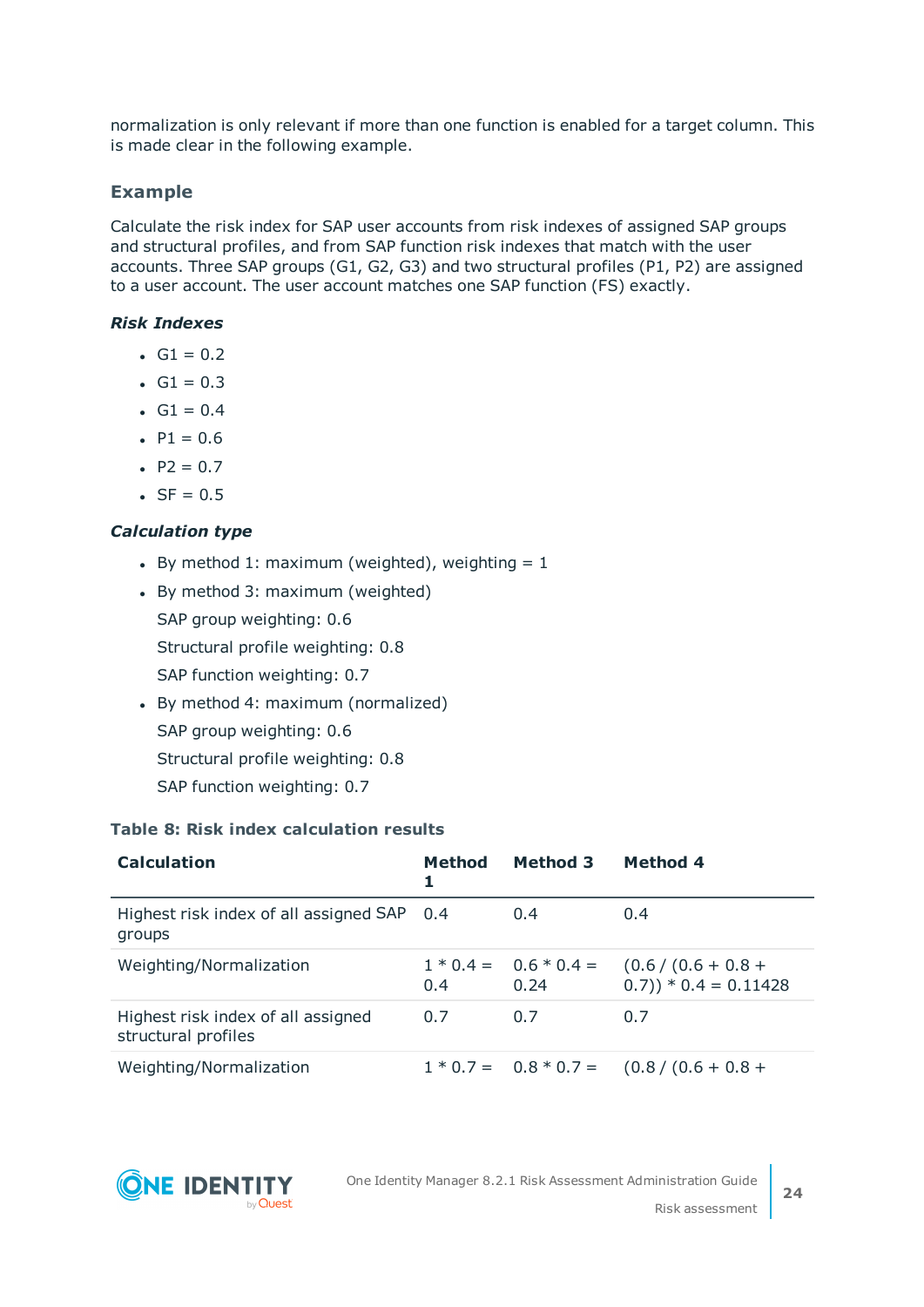| <b>Calculation</b>                                                                           | <b>Method</b><br>1 | <b>Method 3</b>                 | <b>Method 4</b>                                    |
|----------------------------------------------------------------------------------------------|--------------------|---------------------------------|----------------------------------------------------|
|                                                                                              | 0.7                | 0.56                            | $(0.7)$ * 0.7 = 0.26667                            |
| Highest risk index of all matching SAP 0.5<br>functions                                      |                    | 0.5                             | 0.5                                                |
| Weighting/Normalization                                                                      | 0.5                | $1 * 0.5 = 0.7 * 0.5 =$<br>0.35 | $(0.7 / (0.6 + 0.8 +$<br>$(0.7)$ * $0.5 = 0.16667$ |
| Highest weighted value/sum normal-<br>ized value $($ = resulting user account<br>risk index) | 0.7                | 0.56                            | 0.54762                                            |

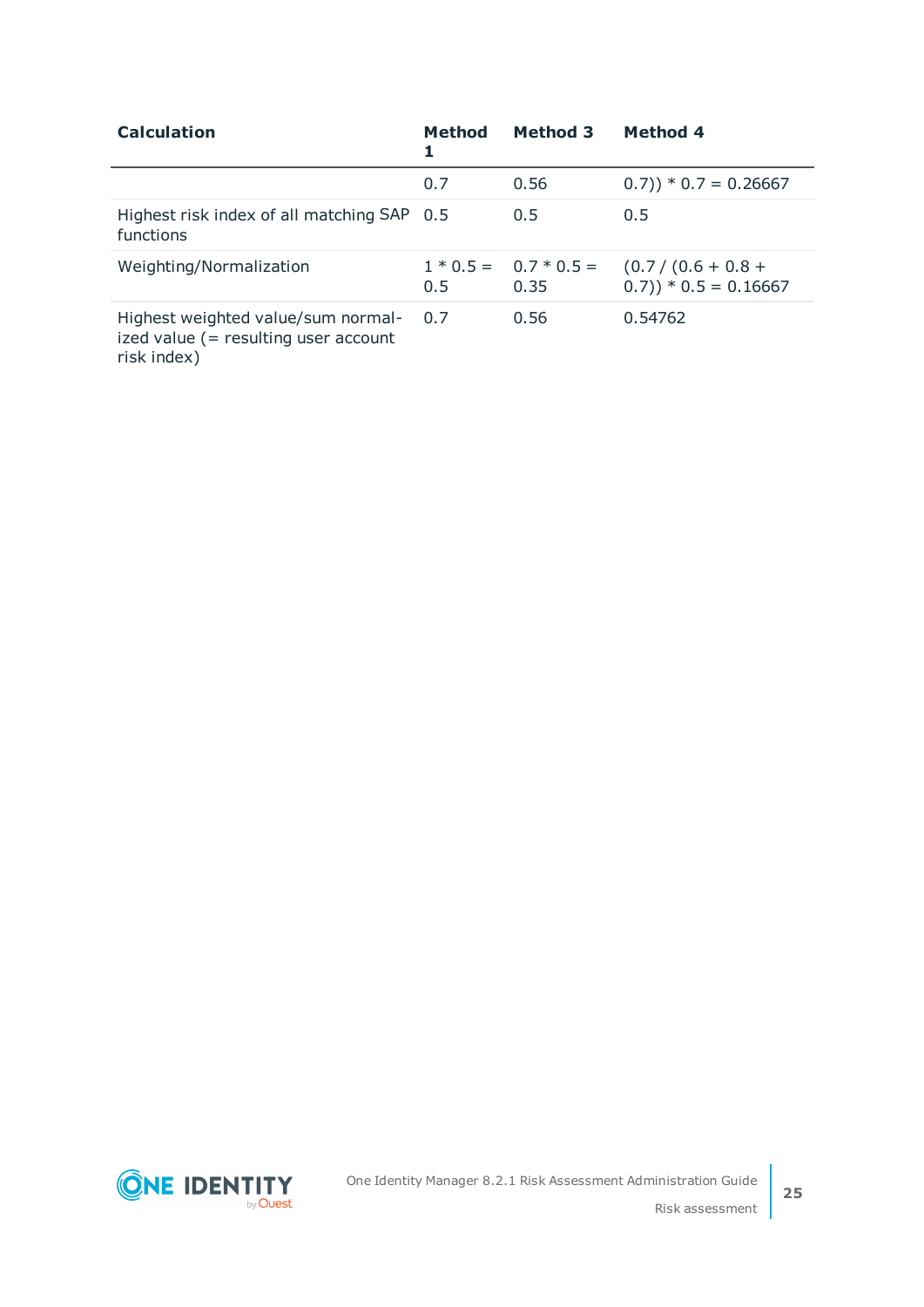**26**

# **Mitigating controls**

<span id="page-25-0"></span>Effective permissions of employees, roles, or user accounts are checked in the context of Identity Audit on the basis of regulatory requirements. Violation of regulatory requirements can harbor different risks for companies. To evaluate these risks, you can apply risk indexes to compliance rules, SAP functions, attestation policies and company policies. These risk indexes provide information about the risk involved for the company if this particular rule, SAP function or policy is violated. Once the risks have been identified and evaluated, mitigating controls can be implemented.

Mitigating controls are independent on One Identity Manager's functionality. They are not monitored through One Identity Manager.

An example of a mitigating control is the assignment of system entitlements only through authorized requests in the IT Shop. If system entitlements are issued to the employee through the IT Shop, a rule check can be integrated into the request's approval process. System entitlements that would lead to a rule violation are therefore assigned not at all or only after gaining exception approval. The risk that rules are violated is thus reduced.

## <span id="page-25-1"></span>**Defining mitigating controls**

Mitigating controls can be defined in One Identity Manager functions.

| <b>Function</b> | <b>Object</b><br>type   | <b>Application</b>                                                                         | <b>Available in</b><br><b>Module</b> |
|-----------------|-------------------------|--------------------------------------------------------------------------------------------|--------------------------------------|
|                 | rules                   | Compliance Compliance Reduces the risk connection with violating<br>rules.                 | <b>Compliance Rules</b><br>Module    |
|                 | Rule viola-<br>tions    | Reduces the risk connected with the<br>exception approval of a concrete rule<br>violation. |                                      |
|                 | <b>SAP</b><br>functions | Reduces the risk of SAP user accounts<br>matching SAP functions.                           | SAP R/3 Compli-<br>ance Add-on       |

#### **Table 9: Object types with mitigating controls**

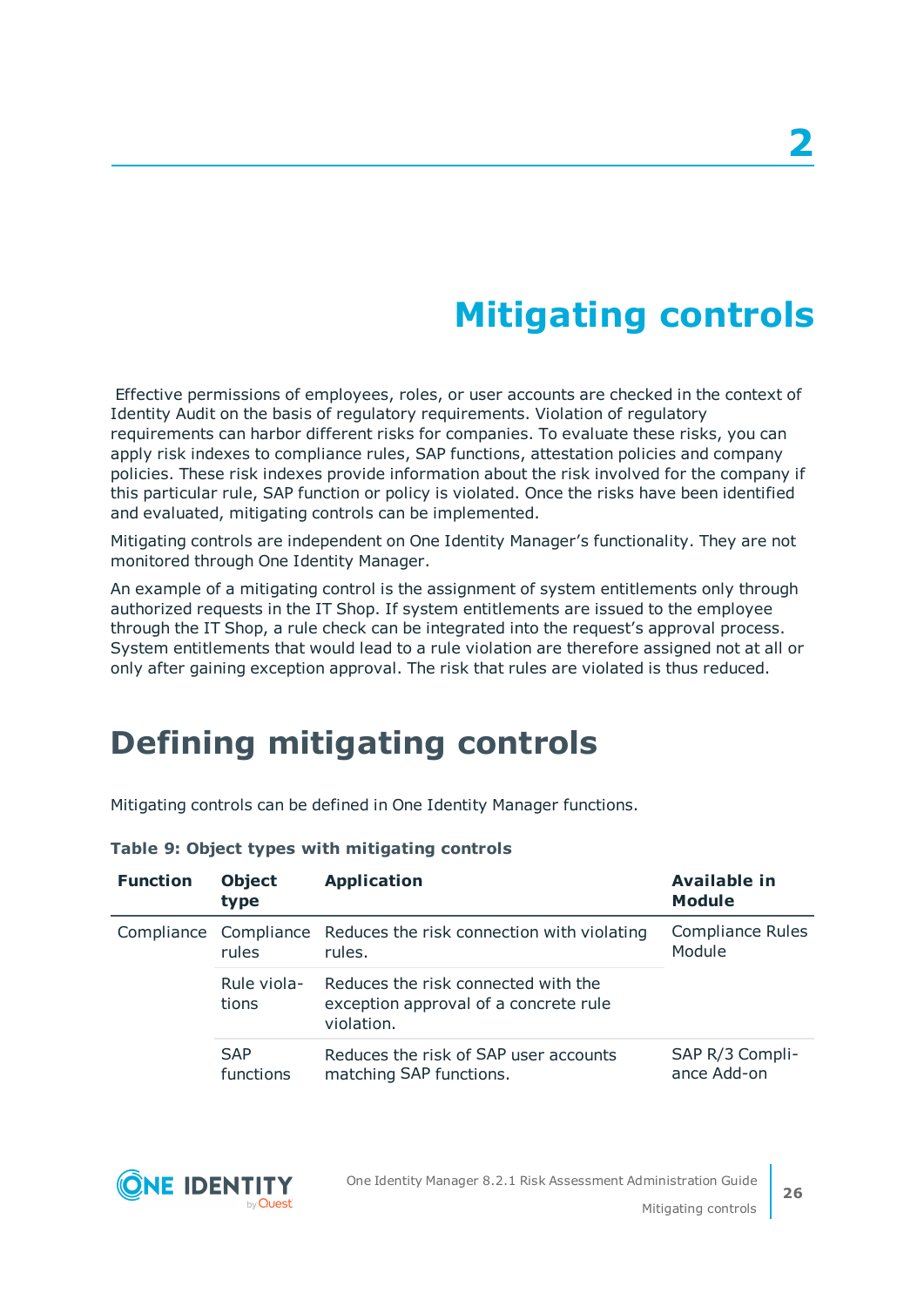| <b>Function</b>     | <b>Object</b><br>type   | <b>Application</b>                                                                                        | <b>Available in</b><br><b>Module</b> |
|---------------------|-------------------------|-----------------------------------------------------------------------------------------------------------|--------------------------------------|
|                     |                         |                                                                                                           | Module                               |
| Attestation         | Attestation<br>policies | Reduces the risk connected with denied<br>attestation cases.                                              | Attestation<br>Module                |
|                     | Attestation<br>Cases    | Reduces the risk connected with the denial<br>of a concrete attestation case.                             |                                      |
| Company<br>policies | Company<br>policies     | Reduces the risk connection with violating<br>policies.                                                   | <b>Company Policies</b><br>Module    |
|                     | tions                   | Policy viola-Reduces the risk connected with the<br>exception approval of a concrete policy<br>violation. |                                      |

#### *To edit mitigating controls*

<sup>l</sup> In the Designer, set the **QER | CalculateRiskIndex** configuration parameter and compile the database.

If you disable the configuration parameter at a later date, model components and scripts that are not longer required, are disabled. SQL procedures and triggers are still carried out. For more information about the behavior of preprocessor relevant configuration parameters and conditional compiling, see the *One Identity Manager Configuration Guide*.

Use SAP to assign mitigating controls to compliance rules, Manager functions or company policies. For more [information,](#page-27-0) see Additional tasks for a mitigating control on page 28.

You can assign mitigating controls directly to a specific rule violation when editing exception approval for rule violations in the Web Portal. You can assign mitigating controls direct to a specific attestation case during attestation in the Web Portal. You can assign mitigating controls directly to a specific rule violation when editing exception approval for policy violations in the Web Portal. For more information, see the .One Identity Manager Web Designer Web Portal User Guide

## <span id="page-26-0"></span>**Main data for a mitigating control**

#### *To create or edit mitigating controls*

- 1. In the Manager, select the **Risk index functions > Mitigating controls** category.
- 2. Select a mitigating control in the result list and run the **Change main data** task.
	- $OR -$

 $Click$   $\frac{1}{4}$  in the result list.

- 3. Edit the mitigating control main data.
- 4. Save the changes.

Enter the following main data of mitigating controls.

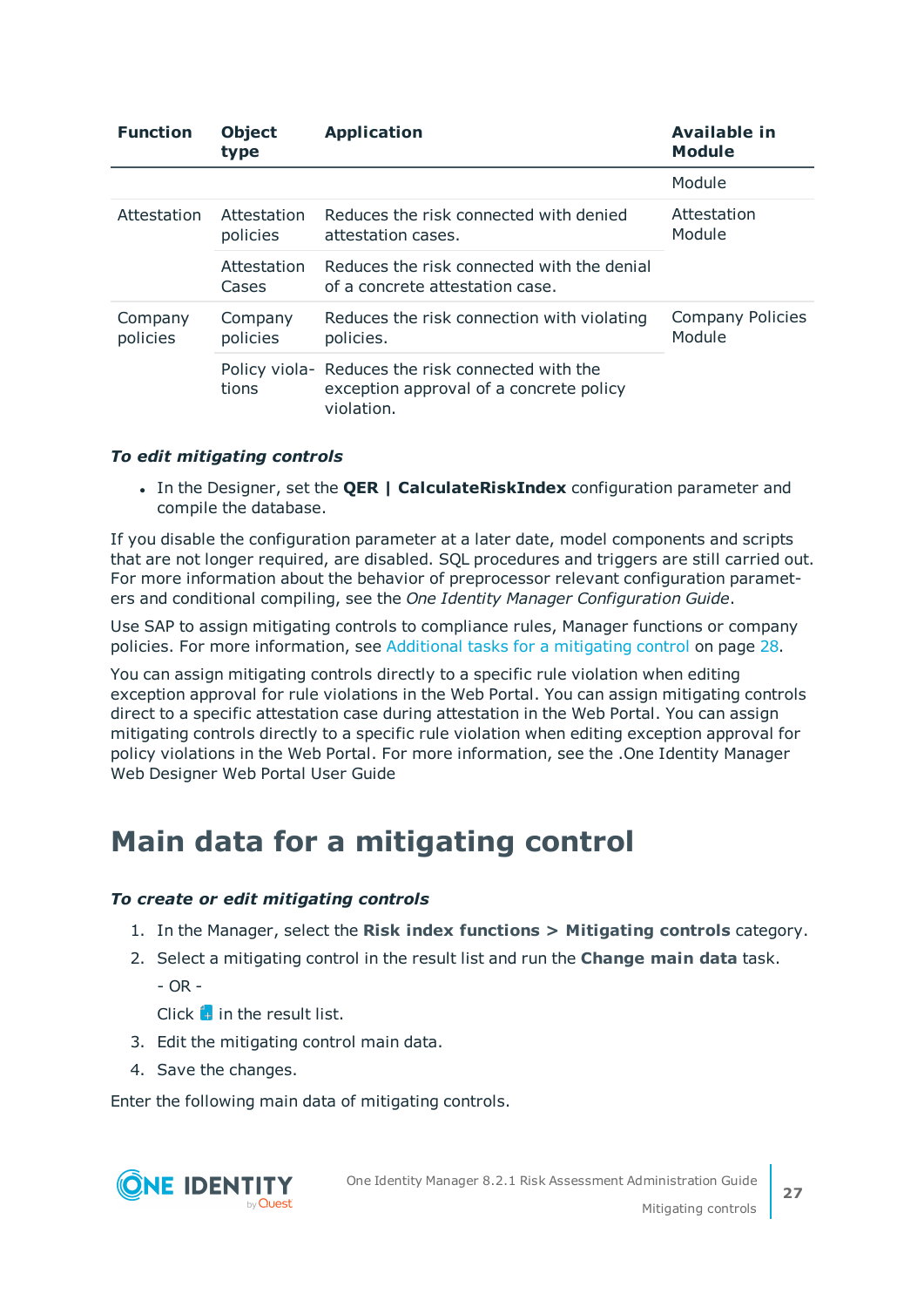| <b>Property</b>           | <b>Description</b>                                                                                                                                               |
|---------------------------|------------------------------------------------------------------------------------------------------------------------------------------------------------------|
| Measure                   | Unique identifier for the mitigating control.                                                                                                                    |
| Significance<br>reduction | When the mitigating control is implemented, this value is used to reduce<br>the risk of denied attestation cases. Enter a number between <b>0</b> and <b>1</b> . |
| Description               | Detailed description of the mitigating control.                                                                                                                  |
| Functional<br>area        | Functional area in which the mitigating control may be applied.                                                                                                  |
|                           | Department Department in which the mitigating control may be applied.                                                                                            |

#### **Table 10: General main data of a mitigating control**

## <span id="page-27-0"></span>**Additional tasks for a mitigating control**

<span id="page-27-1"></span>After you have entered the main data, you can run the following tasks.

### **Mitigating controls overview**

You can see the most important information about a mitigating control on the overview form.

#### *To obtain an overview of a mitigating control*

- 1. In the Manager, select the **Risk index functions > Mitigating controls** category.
- 2. Select the mitigating control in the result list.
- <span id="page-27-2"></span>3. Select the **Mitigating control overview** task.

## **Assigning compliance rules**

Installed modules: Compliance Rules Module

Use this task to specify for which compliance rules a mitigating control is valid. You can only assign original rules on the assignment form.

#### *To assign compliance rules to mitigating controls*

- 1. In the Manager, select the **Risk index functions > Mitigating controls** category.
- 2. Select the mitigating control in the result list.
- 3. Select the **Assign rules** task.
- 4. In the **Add assignments** pane, assign the compliance rules.

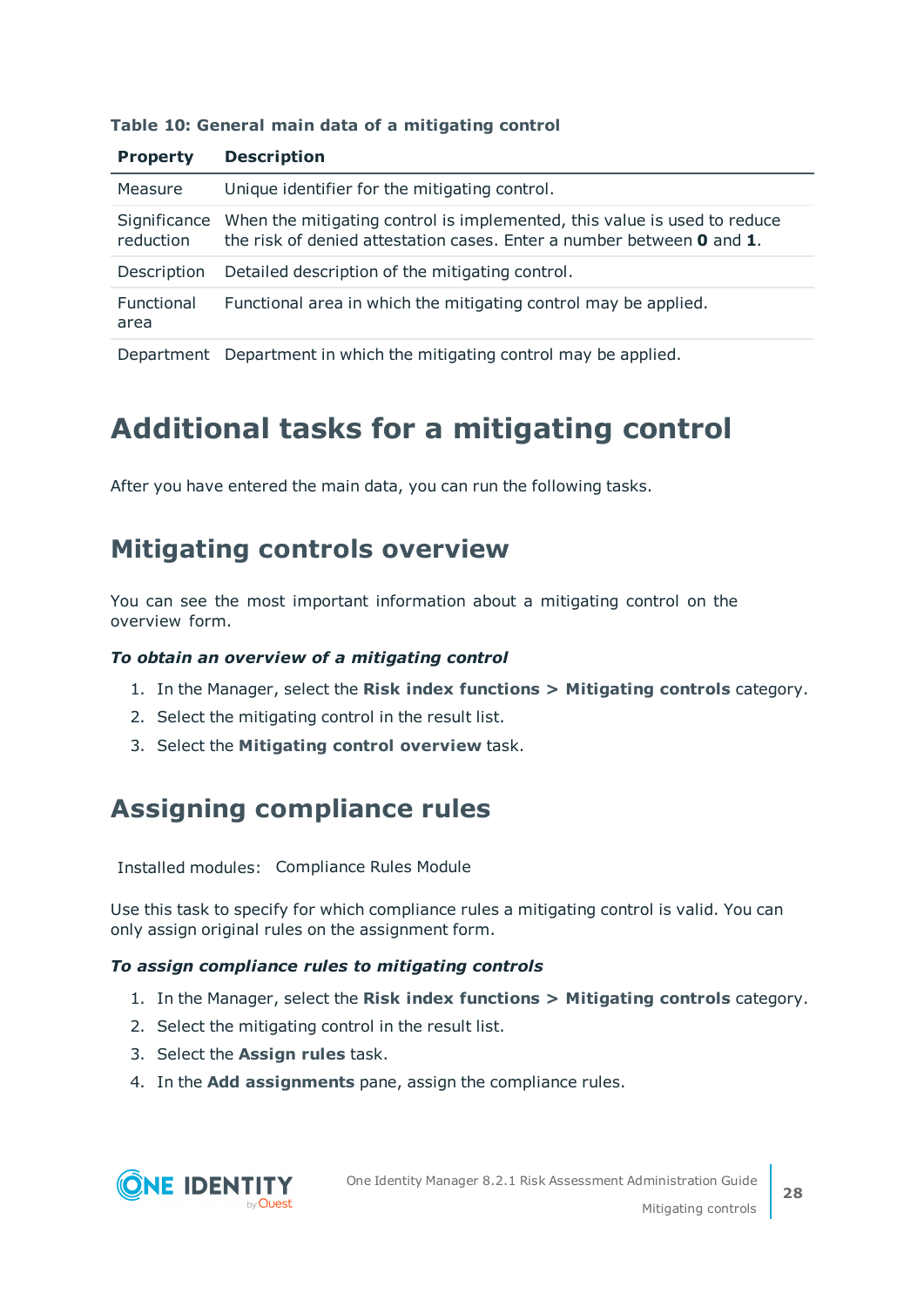TIP: In the **Remove assignments** pane, you can remove assigned compliance rules.

#### *To remove an assignment*

- Select the compliance rule and double-click  $\bigcirc$ .
- <span id="page-28-0"></span>5. Save the changes.

### **Assigning attestation policies**

Installed modules: Attestation Module

Use this task to specify for which attestation policies the mitigating control is valid.

#### *To assign attestation policies to mitigating controls*

- 1. In the Manager, select the **Risk index functions > Mitigating controls** category.
- 2. Select the mitigating control in the result list.
- 3. Select the **Assign attestation polices** task.

Assign the attestation policies in **Add assignments**.

TIP: In **Remove assignments**, you can remove the assignment of attestation policies.

#### *To remove an assignment*

- **Select the approval policy and double-click**  $\mathcal{O}$ **.**
- <span id="page-28-1"></span>4. Save the changes.

### **Assigning company policies**

Installed modules: Company Policies Module

Use this task to specify for which company policies the mitigating control is valid. You can only assign company policy working copies on the assignment form.

#### *To assign company policies to mitigating controls*

- 1. In the Manager, select the **Risk index functions > Mitigating controls** category.
- 2. Select the mitigating control in the result list.
- 3. Select the **Assign company policies** task.

In the **Add assignments** pane, assign company policies.

TIP: In the **Remove assignments** pane, you can remove company policies.

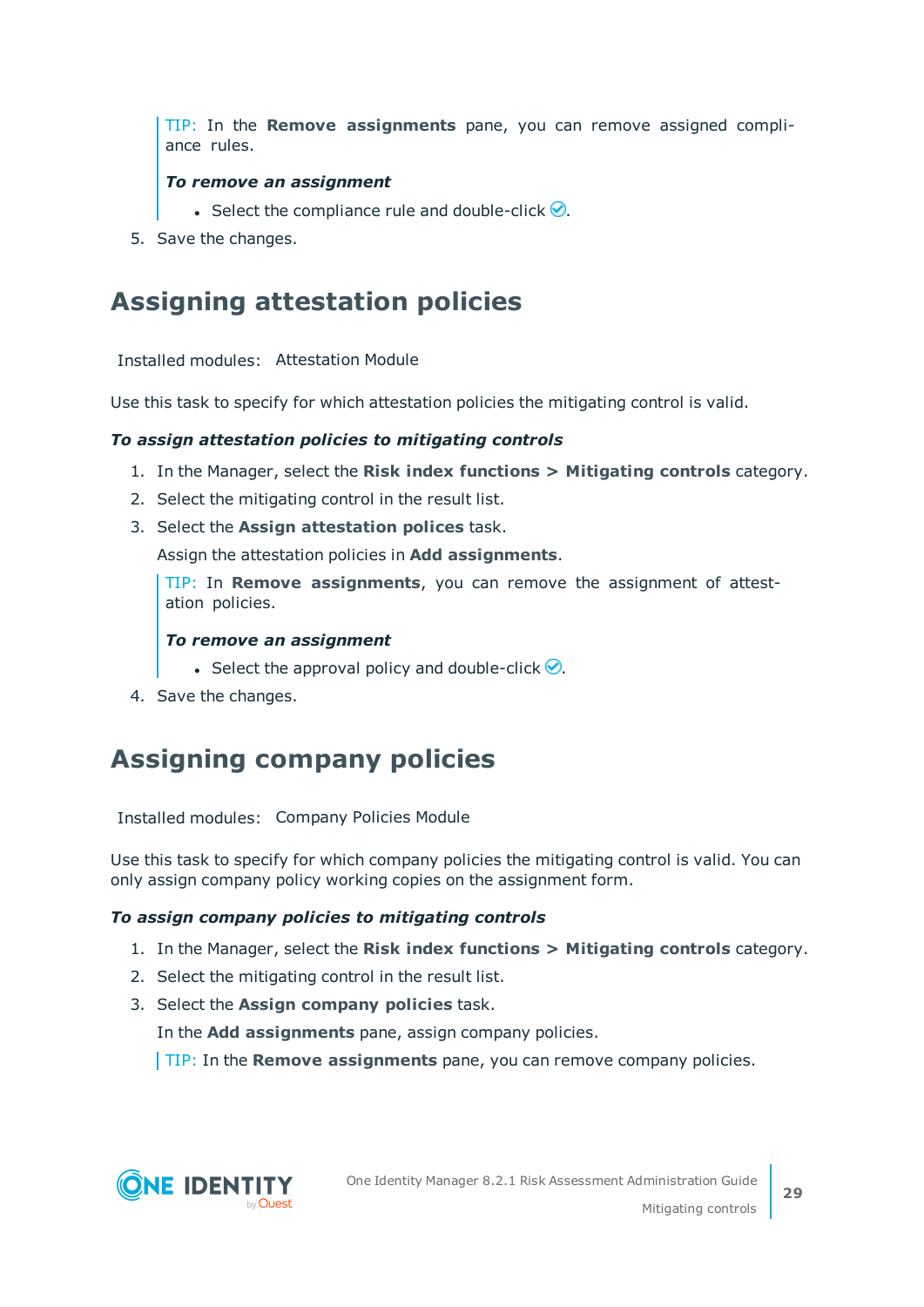#### *To remove an assignment*

- **Select the company policy and double-click**  $\bigcirc$ **.**
- <span id="page-29-0"></span>4. Save the changes.

### **Assigning SAP functions**

Installed modules: SAP R/3 Compliance Add-on Module

Use this task to specify the function definitions for which a mitigating control is valid. You can only assign function definitions that are enabled on the assignment form.

#### *To assign SAP function definitions to mitigating controls*

- 1. In the Manager, select the **Risk index functions > Mitigating controls** category.
- 2. Select the mitigating control in the result list.
- 3. Select the **Assign function definitions** task.

In the **Add assignments** pane, assign the function definitions.

TIP: In the **Remove assignments** pane, you can remove function definitions assignments.

#### *To remove an assignment*

- **Select the mitigating control and double-click**  $\bigcirc$ **.**
- <span id="page-29-1"></span>4. Save the changes.

## **Calculating mitigation**

#### **Table 11: Configuration parameters for calculating risk indexes of rule violations**

| <b>Configuration parameter</b>                               | <b>Effect when set</b>                                                                                                                                                                                                                                                                                                                                                                                         |
|--------------------------------------------------------------|----------------------------------------------------------------------------------------------------------------------------------------------------------------------------------------------------------------------------------------------------------------------------------------------------------------------------------------------------------------------------------------------------------------|
| QER   CalculateRiskIndex  <br>MitigatingControlsPerViolation | This configuration parameter controls calculation of risk<br>indexes for rule violations. If the parameter is set,<br>exception approvers can assign mitigating controls to<br>rule violations. The risk index calculation only takes<br>these mitigating controls into account. If the parameter<br>is disabled, risk index calculation take mitigating control<br>assigned to compliance rules into account. |

The reduction in significance of a mitigating control supplies the value by which the risk index of a compliance rule, SAP function, attestation policy, or company policy is reduced when the control is implemented.One Identity Manager calculates a reduced risk index



**30**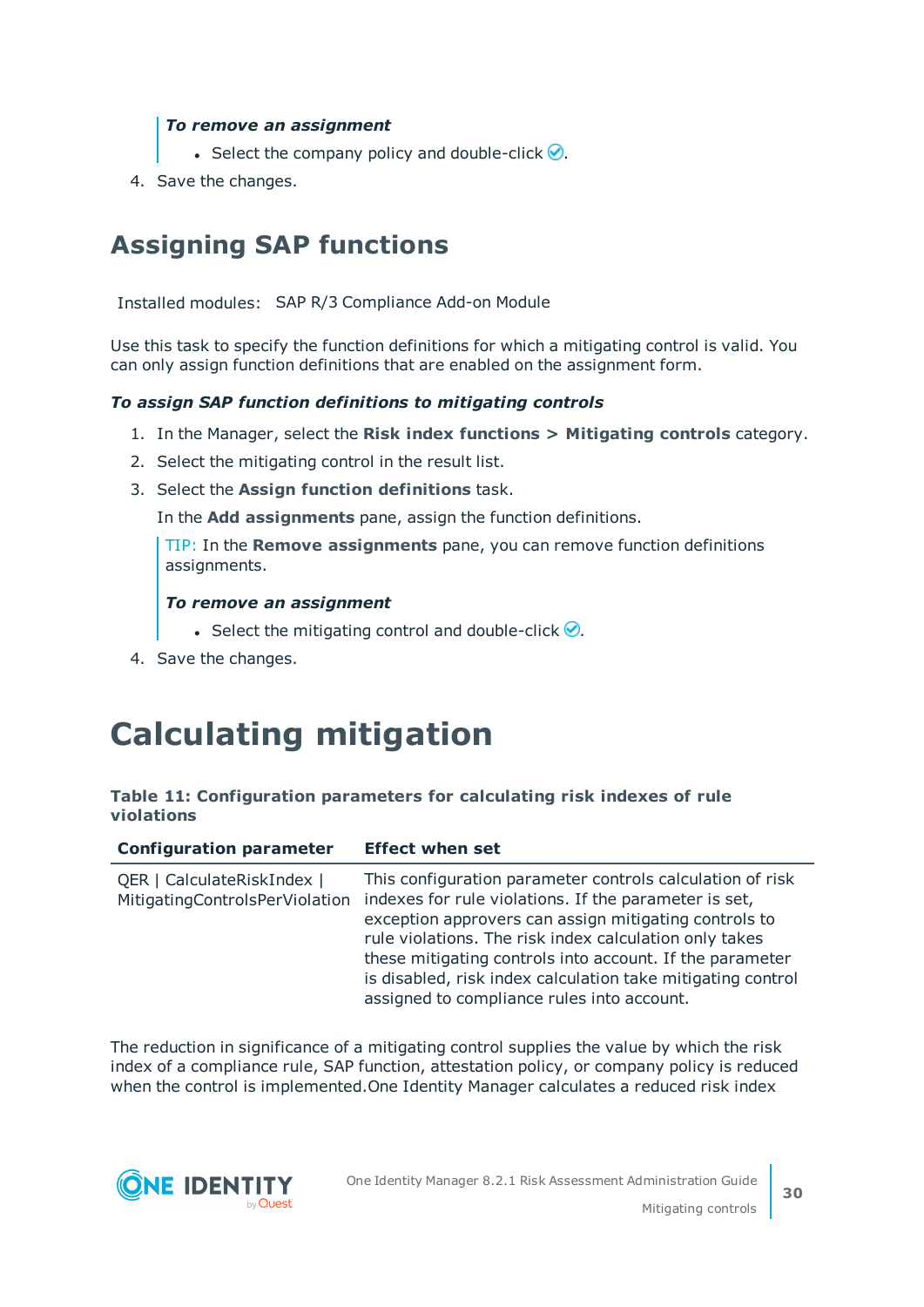based on the risk index and the significance reduction. One Identity Manager supplies default functions for calculating reduced risk indexes. These functions cannot be edited with One Identity Manager tools.

The reduced risk index is calculated from the SAP function, attestation policy or company policy and the significance reduced sum of all assigned mitigating controls.

Calculating mitigation for rule violations depends on the **QER | CalculateRiskIndex | MitigatingControlsPerViolation** configuration parameter.

**Table 12: Effect of configuration parameters on calculating mitigation**

| <b>Configuration Effect</b><br>parameters |                                                                                                                                                                                                |
|-------------------------------------------|------------------------------------------------------------------------------------------------------------------------------------------------------------------------------------------------|
| Deactivated                               | The compliance rule's reduced risk index is calculated. This takes<br>mitigating controls into account that are assigned to a compliance rule.                                                 |
| Enabled                                   | The compliance rule's risk index is not reduced. The reduced risk index<br>corresponds, therefore, to the compliance rule's risk index.                                                        |
|                                           | This calculates the reduced risk index of employees with rule violations<br>and takes into account mitigating controls that were assigned to a rule<br>violation during an exception approval. |

Risk index (reduced) = Risk index - sum significance reductions

If the significance reduction sum is greater than the risk index, the reduced risk index is set to **0**.

#### **Related topics**

• Risk index for [compliance](#page-12-1) rules and rule violations on page 13

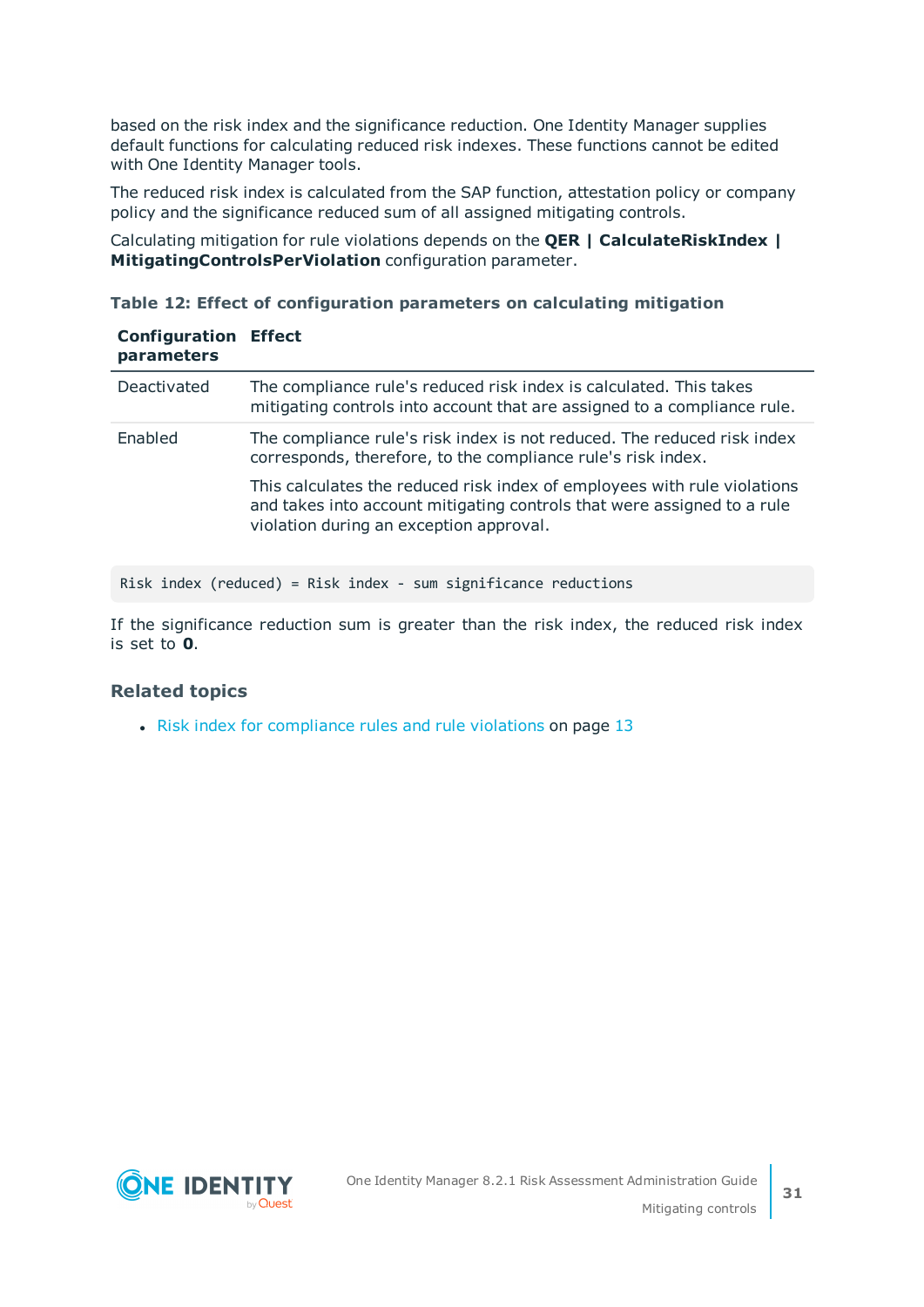# **Appendix A**

# <span id="page-31-0"></span>**Appendix:Risk index calculation example**

Risk index calculation is explained here using an employee with SAP system authorizations and assigned software. The employee is a manager.

#### *Clara Harris is:*

- External employee
- Primary membership in the "Personal" department
- Customer in the "Software" IT Shop

#### *The "Personnel" department is assigned*

- A KRSAP account definition for the "SAPClient" SAP client
- An SAPG1 SAP group

#### *The following also applies*

- Clara Harris has requested three software applications through the IT Shop. The requests were approved; the software assigned.
- The CLARAH user account (SAP R/3) was created through an account definition.
- . The CLARAH user account is a direct member of the SAPG2 SAP group.
- The CLARAH user account is assigned directly to the SAPSP structural profile.
- Clara Harris is team lead of a work group and therefore manager of 10 staff members.
- Employee are attested regularly.

The following risk indexes are calculated for the company resources:

| Company Resource Risk mack |     |
|----------------------------|-----|
| <b>KRSAP</b>               | 0.0 |
| SAPG1                      | 0.7 |
| SAPG <sub>2</sub>          | 0.2 |



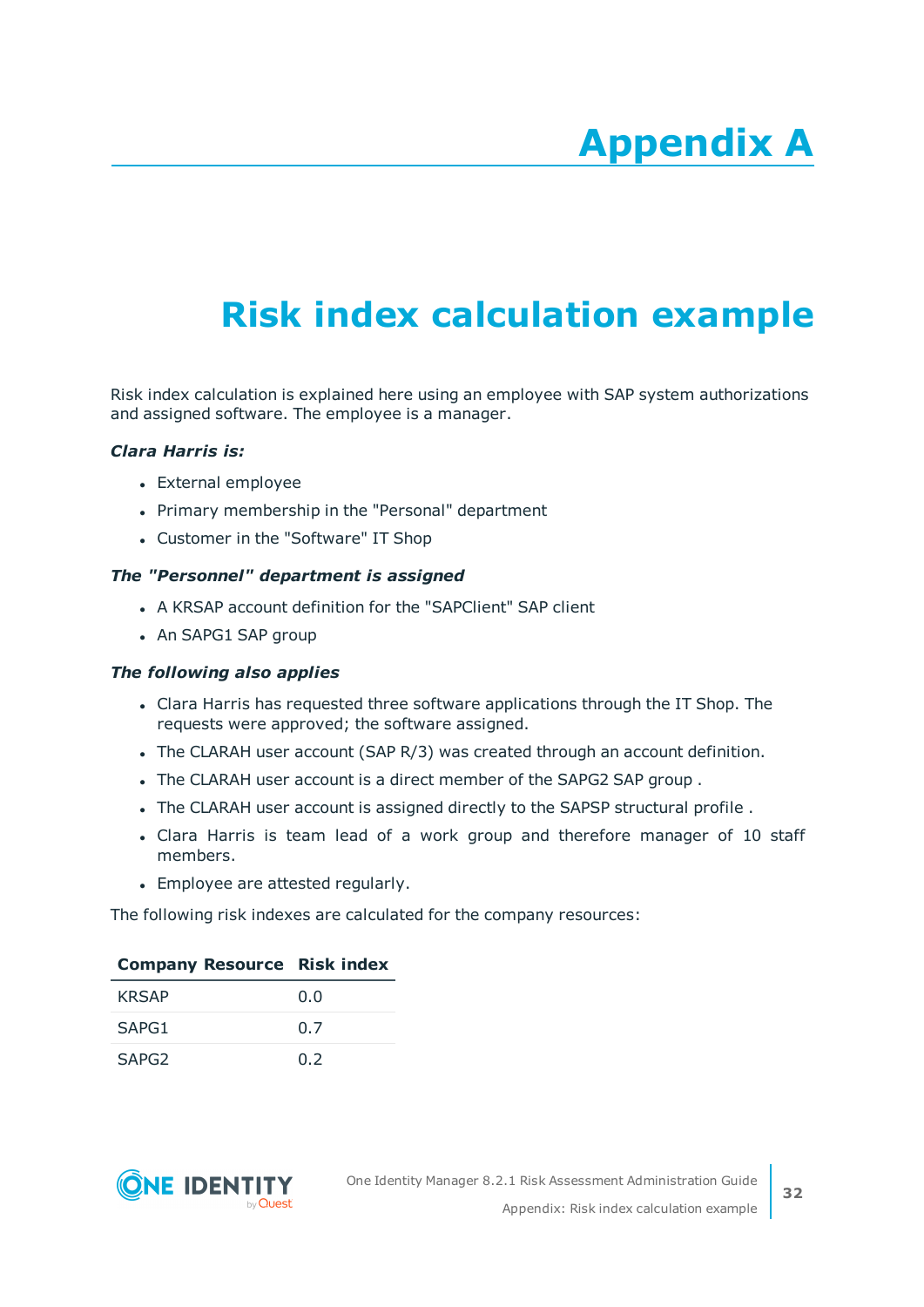| <b>Company Resource Risk index</b> |     |
|------------------------------------|-----|
| <b>SAPSP</b>                       | 0.5 |
| Software 1                         | 0.1 |
| Software 2                         | 0.2 |
| Software 3                         | 0.3 |

One Identity Manager calculates the risk indexes for the following object types using the default functions:

| <b>Table</b>                        | From the object's risk indexes                                  |  |  |  |
|-------------------------------------|-----------------------------------------------------------------|--|--|--|
| Employees                           | All assigned objects                                            |  |  |  |
| Software assignments                | Software applications                                           |  |  |  |
| Account definition assign-<br>ments | Account definitions                                             |  |  |  |
| SAP user accounts                   | SAP groups, structural profiles                                 |  |  |  |
| Roles and organizations             | Software (for the product nodes of the three applic-<br>ations) |  |  |  |
|                                     | SAP groups (for department R)                                   |  |  |  |
|                                     | Account definitions (for the department R)                      |  |  |  |

The calculation type is **Maximum (weighted)**. The weighting is **1**.

#### *Calculation Sequence*

1. Determine risk indexes of the **SAP user accounts: group assignments** table.

The table contains two entries for user account CLARAH. The risk indexes correspond to the risk indexes of the assigned SAPG1 and SAPG2 SAP groups. The risk index of this SAP group is reduced because the SAPG1 SAP group is assigned through inheritance.

2. Determine risk indexes of the **SAP user accounts: assignments to structural profiles** table.

The table contains one entry for the user account CLARAH. The risk index corresponds to the risk index of the assigned SAPSP structural profile.

3. Calculate the risk index of the **SAP user accounts** table.

The table contains one entry for the user account CLARAH. The risk index is calculated from the risk indexes determined in steps 1 and 2.

4. Find the risk index of the **Software assignments** table.

The table contain three entries for Clara Harris for the three assigned software applications. The risk indexes correspond to the software application risk indexes.

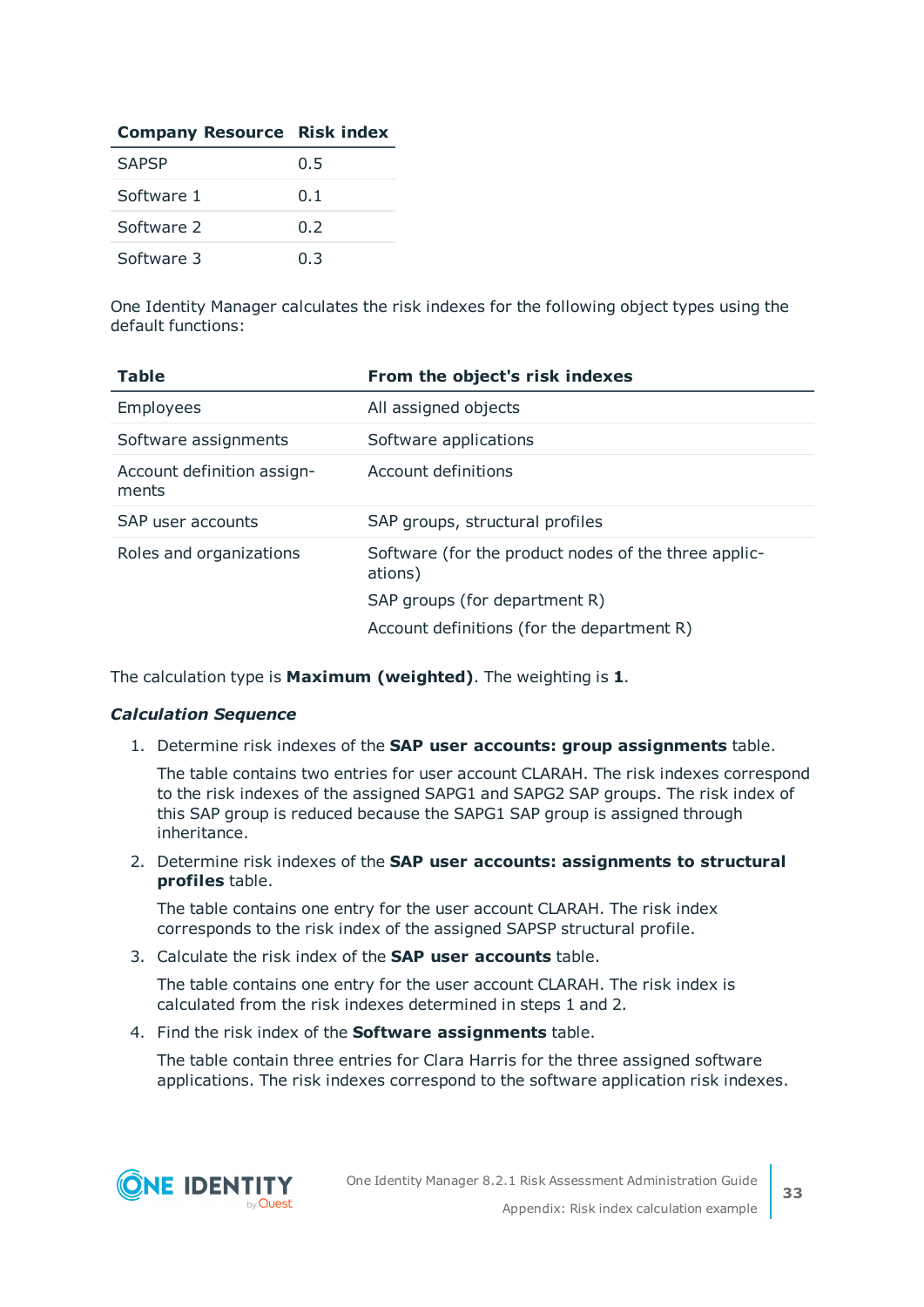5. Find the risk index of the **Account definitions assignments** table.

The table contains one entry for Ines Franz. The risk indexes corresponds to the risk index of the assigned KRSAP account definition.

6. Calculate the risk index of the **Employees** table.

The table contains an entry for Clara Harris. The risk index is calculated from the risk indexes found in steps 3, 4, and 5. The calculated risk index is increased because Clara Harris is the manager of other employees. The calculated risk index is reduced because the last attestation case for Clara Harris was approved.

| # | <b>Object</b>                       | Determined $+/-$<br>risk index |      | <b>Resulting</b><br>risk<br>index | <b>Comment</b>                     |
|---|-------------------------------------|--------------------------------|------|-----------------------------------|------------------------------------|
| 1 | <b>CLARAH:</b><br>SAPG1             | 0,7                            | 0.05 | 0.65                              | Decrement because inherited<br>by  |
|   | <b>CLARAH:</b><br>SAPG <sub>2</sub> | 0.2                            |      | 0.2                               | Directly assigned                  |
| 2 | <b>CLARAH:</b><br><b>SAPSP</b>      | 0.50                           |      | 0.5                               | Directly assigned                  |
| 3 | <b>CLARAH</b>                       | 0.65                           |      | 0.65                              | Maximum value from step 1<br>and 2 |
|   |                                     | 0.5                            |      |                                   |                                    |
| 4 | Clara<br>Harris:<br>Software 1      | 0.1                            |      | 0,1                               |                                    |
|   | Clara<br>Harris:<br>Software 2      | 0,2                            |      | 0.2                               |                                    |
|   | Clara<br>Harris:<br>Software 3      | 0.3                            |      | 0,3                               |                                    |
| 5 | Clara<br>Harris:<br><b>KRSAP</b>    | 0, 0                           |      | 0,0                               |                                    |

#### **Table 13: Risk index calculation results**

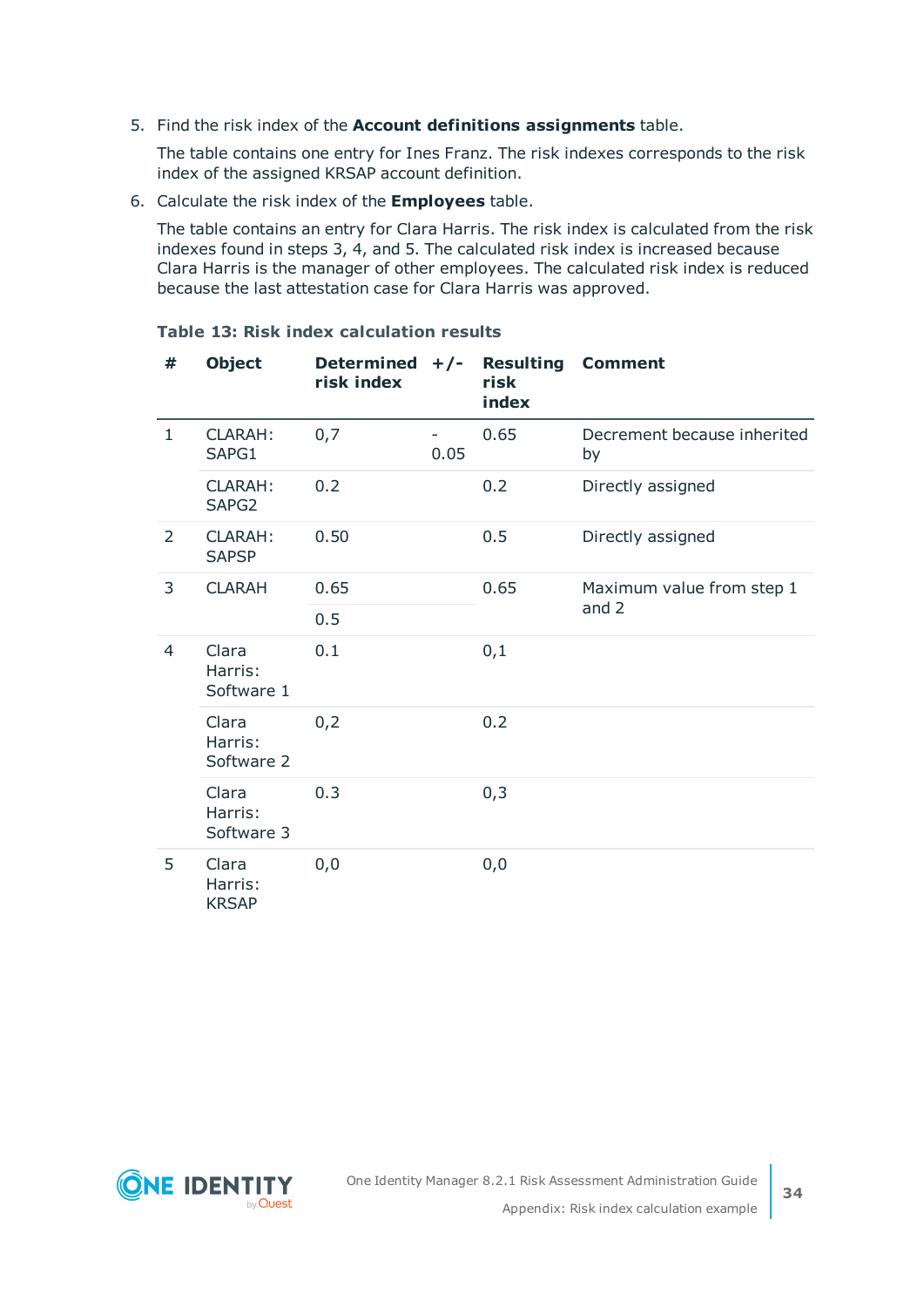| # | <b>Object</b>     | Determined $+/-$<br>risk index |             | <b>Resulting</b><br>risk<br>index | <b>Comment</b>                                               |
|---|-------------------|--------------------------------|-------------|-----------------------------------|--------------------------------------------------------------|
| 6 | Clara Harris 0,65 |                                |             | 0.65                              | Maximum value from step 3,                                   |
|   | 0.3               |                                |             | 4, and 5                          |                                                              |
|   |                   | 0.0                            |             |                                   |                                                              |
|   |                   |                                | $+0.2$ 0.85 |                                   | Increment because Clara<br>Harris manages other<br>employees |
|   |                   |                                | 0.33        | 0.52                              | Decrement because the<br>attestation is approved             |

Key:  $# -$  step,  $+/- -$  increment/decrement

7. Find the risk index of the **Roles and organizations: software assignments** table.

This table contains one entry for each requested software applications. The risk indexes correspond to the software application risk indexes.

8. Calculate the risk index of the **Roles and organizations** table.

This table contains one entry for each product node of the three software applications. The risk indexes are calculated from the risk indexes found in step 7.

9. Find risk index or the table **Roles and organizations: account definition assignments**.

This table contains one entry for the "Personnel" department. The risk indexes corresponds to the risk index of the assigned KRSAP account definition.

#### 10. Find the risk index of the **Roles and organizations: SAP group assignments** table.

This table contains one entry for the "Personnel" department. The risk index corresponds to the risk index of the assigned SAPG1 SAP group.

#### 11. Calculate the risk index of the **Roles and organizations** table.

This table contains one entry for the "Personnel" department. The risk index is calculated from the risk indexes determined in steps 9 and 10. The calculated risk index is increased because the department does not have a manager.

12. Find the risk index of the **Employees: memberships in roles and organizations** table.

The table contain three entries for Clara Harris because she is member of three product nodes. The risk indexes are taken from those calculated in step 8. The table does not contain any entries for the department R because Clara Harris is not a secondary member of this department.

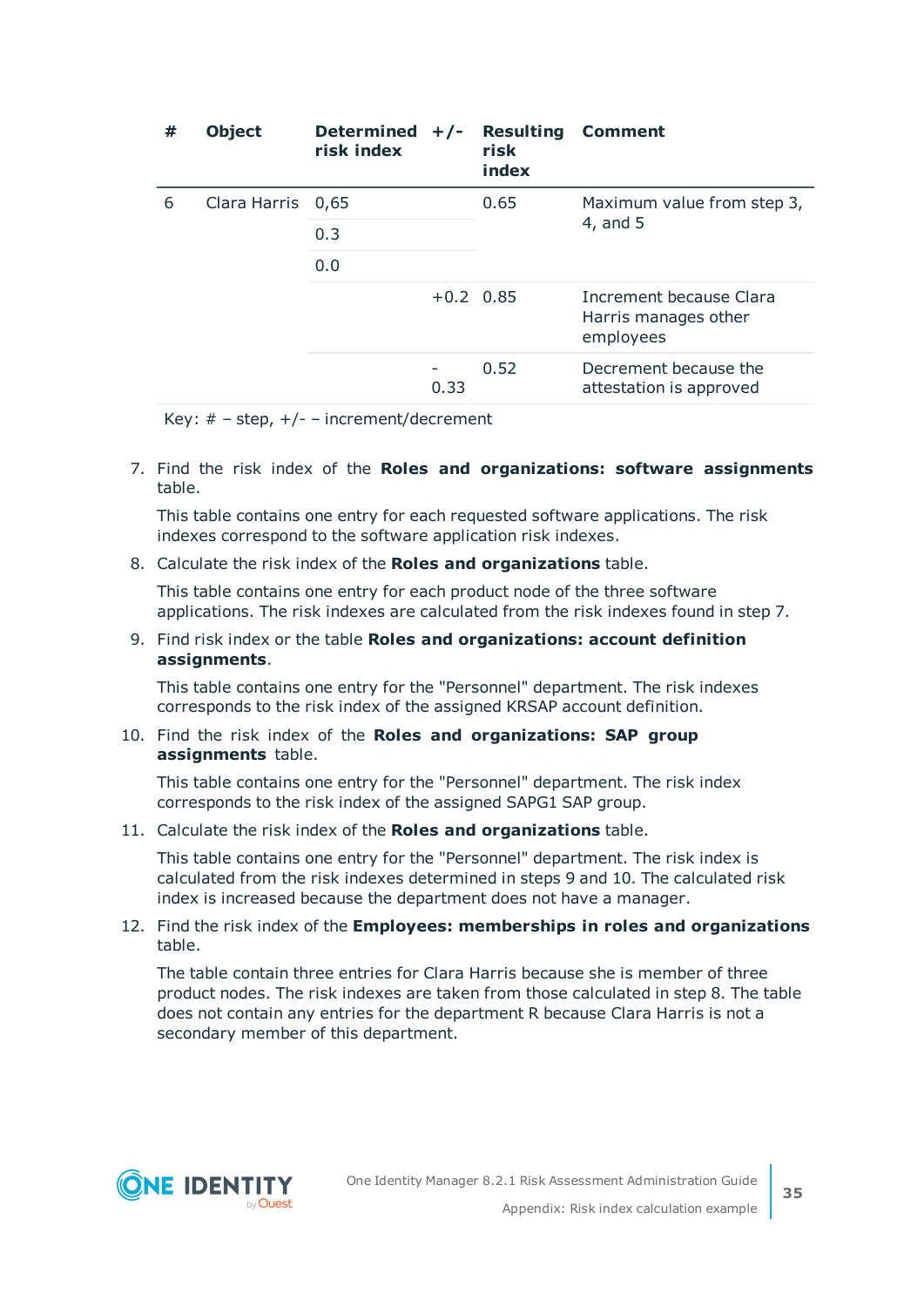| #  | <b>Object</b>                                     | <b>Calculated</b><br>risk index | $+/-$        | <b>Resulting</b><br>risk index | <b>Comment</b>                                    |
|----|---------------------------------------------------|---------------------------------|--------------|--------------------------------|---------------------------------------------------|
| 7  | Product<br>nodes 1:<br>Software<br>$\mathbf{1}$   | 0,1                             |              | 0.1                            |                                                   |
|    | Product<br>nodes 2:<br>Software<br>$\overline{2}$ | 0,2                             |              | 0.2                            |                                                   |
|    | Product<br>nodes 3:<br>Software<br>3              | 0,3                             |              | 0.3                            |                                                   |
| 8  | Product<br>nodes 1                                | 0.1                             |              | 0.1                            |                                                   |
|    | Product<br>nodes 2                                | 0,2                             |              | 0.2                            |                                                   |
|    | Product<br>nodes 3                                | 0,3                             |              | 0.3                            |                                                   |
| 9  | Personnel:<br><b>KRSAP</b>                        | 0.0                             |              | 0,0                            |                                                   |
| 10 | Personnel:<br>SAPG1                               | 0.5                             |              | 0.5                            |                                                   |
| 11 | Personnel                                         | 0.0                             |              | 0.5                            | Maximum value from step 9<br>and 10               |
|    |                                                   | 0.5                             |              |                                |                                                   |
|    |                                                   | 0.5                             | $+0.05$ 0.55 |                                | Increment because the<br>department has no manage |
| 12 | Clara<br>Harris:<br>Product<br>nodes 1            | 0.1                             |              | 0.1                            |                                                   |
|    | Clara<br>Harris:<br>Product<br>nodes 2            | 0.2                             |              | 0.2                            |                                                   |

#### **Table 14: Results of the risk index claculation**

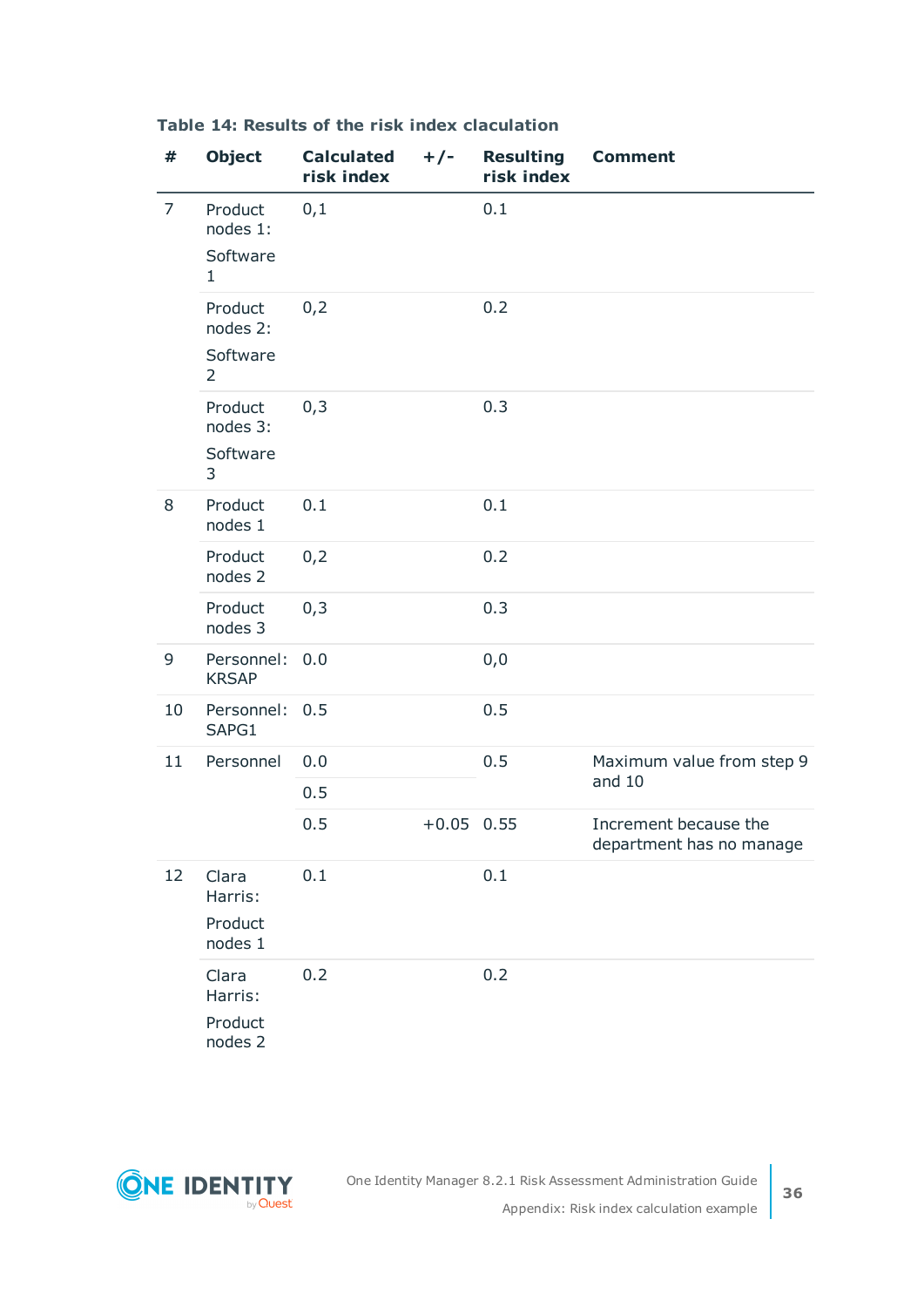| # | <b>Object</b>      | Calculated $+/-$<br>risk index | <b>Resulting</b><br>risk index | <b>Comment</b> |
|---|--------------------|--------------------------------|--------------------------------|----------------|
|   | Clara<br>Harris:   | 0.3                            | 0.3                            |                |
|   | Product<br>nodes 3 |                                |                                |                |

Key: # – step, +/- – increment/decrement

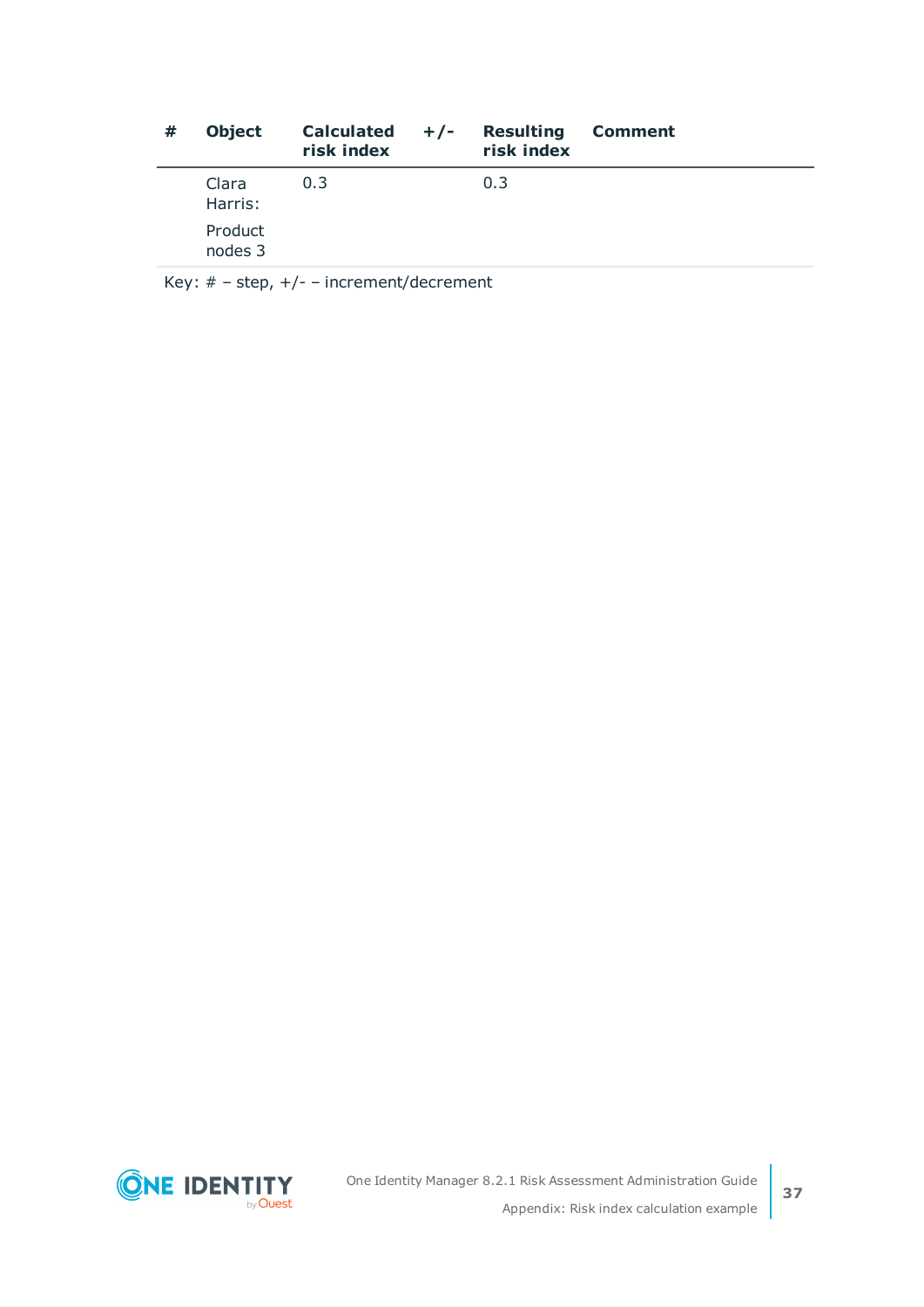<span id="page-37-0"></span>One Identity solutions eliminate the complexities and time-consuming processes often required to govern identities, manage privileged accounts and control access. Our solutions enhance business agility while addressing your IAM challenges with on-premises, cloud and hybrid environments.

# <span id="page-37-1"></span>**Contacting us**

For sales and other inquiries, such as licensing, support, and renewals, visit <https://www.oneidentity.com/company/contact-us.aspx>.

## <span id="page-37-2"></span>**Technical support resources**

Technical support is available to One Identity customers with a valid maintenance contract and customers who have trial versions. You can access the Support Portal at [https://support.oneidentity.com/.](https://support.oneidentity.com/)

The Support Portal provides self-help tools you can use to solve problems quickly and independently, 24 hours a day, 365 days a year. The Support Portal enables you to:

- Submit and manage a Service Request
- View Knowledge Base articles
- Sign up for product notifications
- Download software and technical documentation
- View how-to videos at [www.YouTube.com/OneIdentity](http://www.youtube.com/OneIdentity)
- Engage in community discussions
- Chat with support engineers online
- View services to assist you with your product

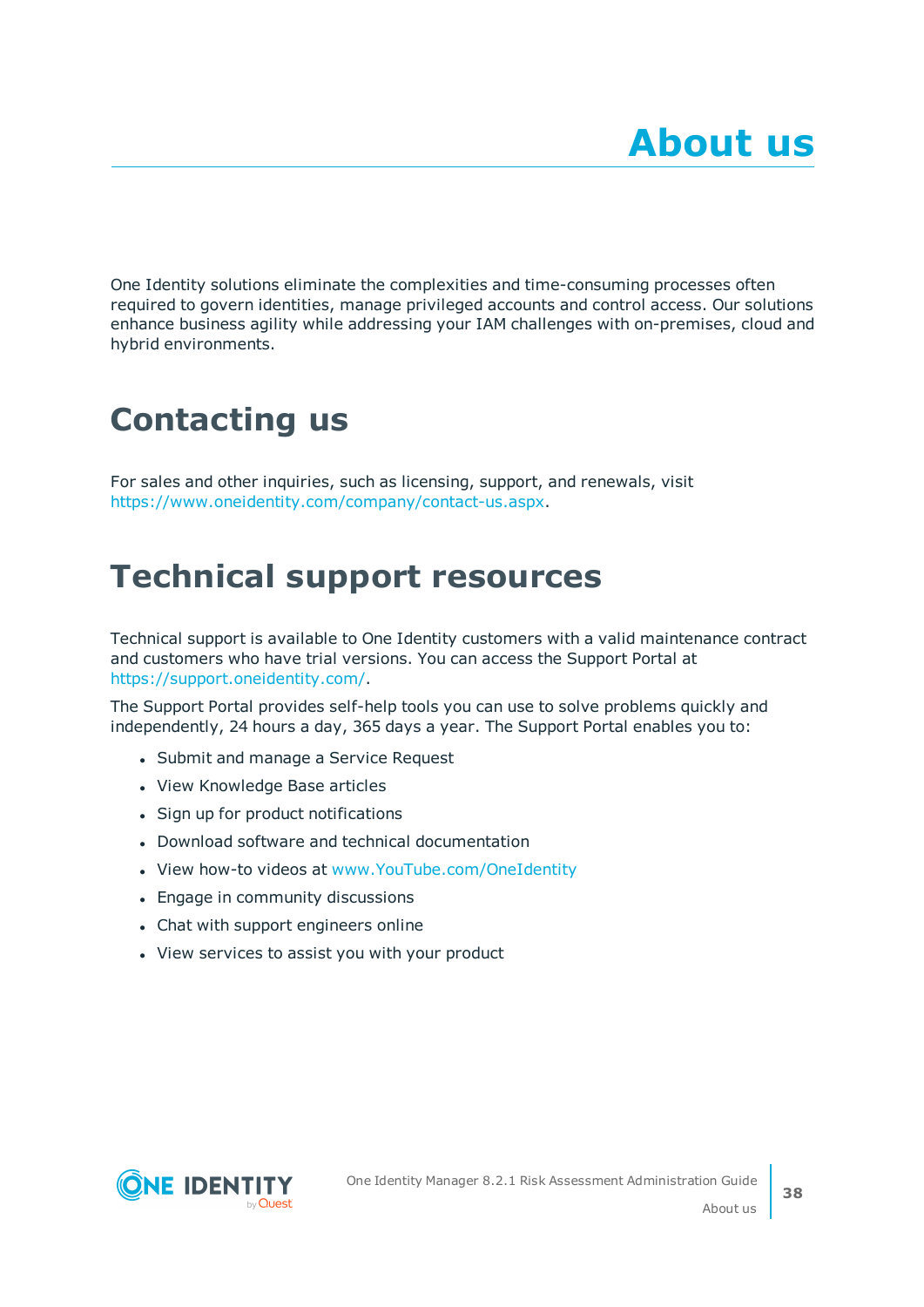# **Index**

### <span id="page-38-0"></span>**A**

application role administrators [6](#page-5-0) Identity and Access Governance attestation administrators [6](#page-5-0) company policy administrators [6](#page-5-0) Identity Audit administrators [6](#page-5-0) Identity Management employees administrators [6](#page-5-0)

#### **M**

mitigating control [26](#page-25-0) assign attestation policy [29](#page-28-0) assign company policy [29](#page-28-1) assign compliance rule [28](#page-27-2) assign SAP function [30](#page-29-0) assigned object type [26](#page-25-1) attestation policy [26](#page-25-1) company policy [26](#page-25-1) compliance rule [26](#page-25-1) log [27](#page-26-0) overview [28](#page-27-1) SAP function [26](#page-25-1) significance reduction [27](#page-26-0)

### **R**

risk assessment [5](#page-4-0) administrators [6](#page-5-0) user [6](#page-5-0) risk index [5](#page-4-0) average [17](#page-16-0), [19](#page-18-0), [22](#page-21-0) calculate [10](#page-9-0), [21-22](#page-20-1), [30](#page-29-1) example [32](#page-31-0) exclude object type [21](#page-20-0) calculate immediately [19](#page-18-0) calculation procedure [21](#page-20-2) calculation type [17](#page-16-0) change amount [17](#page-16-0) decrement [10](#page-9-0), [17,](#page-16-0) [19](#page-18-0) increment [10](#page-9-0), [17,](#page-16-0) [19](#page-18-0) log [7](#page-6-0) maximum [17](#page-16-0), [19,](#page-18-0) [22](#page-21-0) object type with risk index [7](#page-6-0) object types with a calculated risk index [9](#page-8-0) reduced calculate [30](#page-29-1) reduction [17](#page-16-0) risk index function assign source table [20](#page-19-1) deactivate [17](#page-16-0), [21](#page-20-0) default risk index function [10](#page-9-0) define [16](#page-15-0) for employees [15](#page-14-0) for roles [13](#page-12-0)